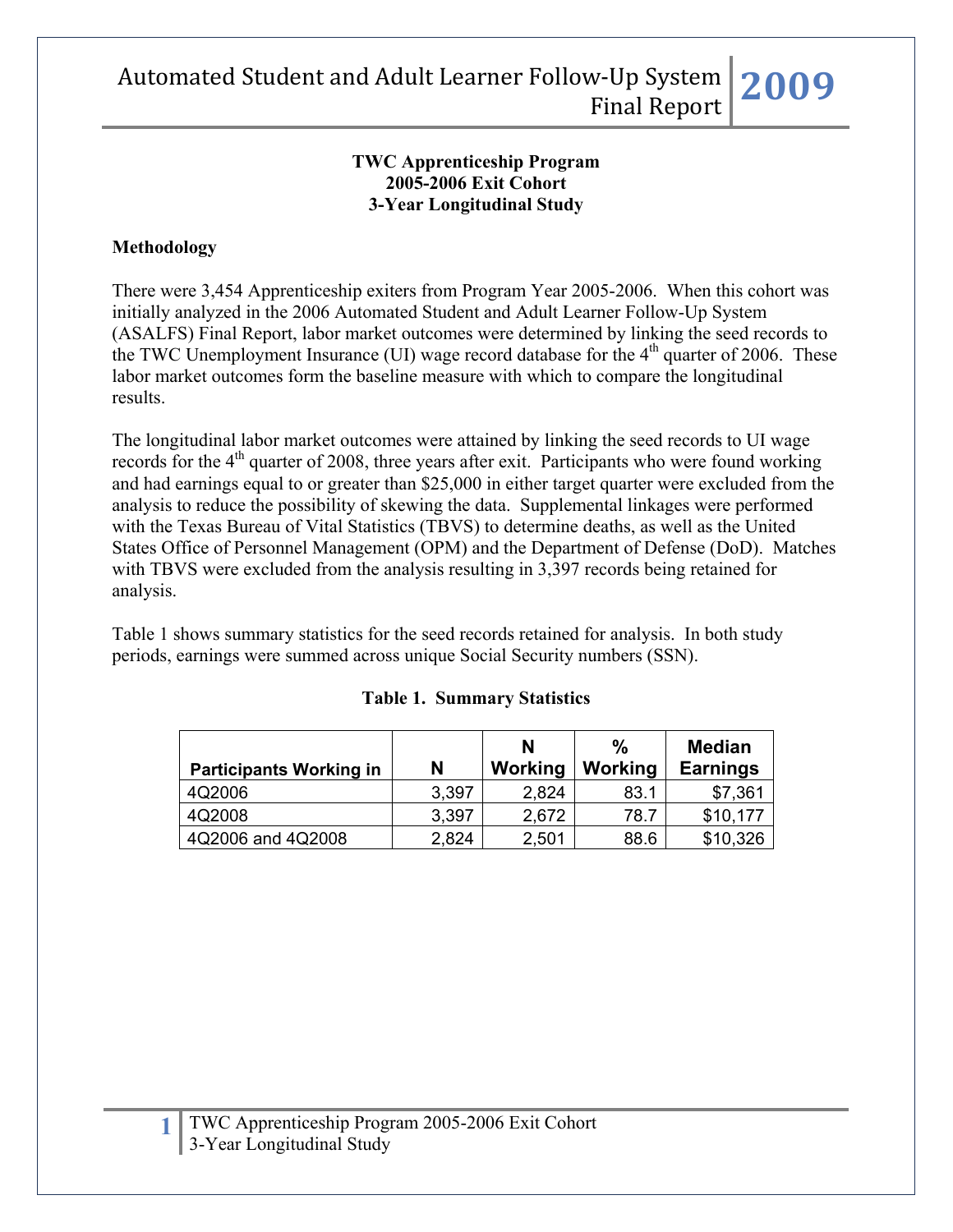#### **Results**

## **A. Cohort Analysis**

Cohort analysis looks at the results of the group during the two study periods as two distinct sets of data. Even though we analyzed the same exit cohort in both periods, it is likely that different individuals within the cohort are identified as working in the two time periods. The results should be considered as snapshots and do not take into account participants who may be working in both periods. Section B of this report will present data on participants working in both study periods.

Table 2 shows employment by occupation for Apprenticeship program completers in 4Q2006. There were several apprenticeship occupations that had employment of 100 percent, although most of these had cell sizes too small to display, and while their achievements are noteworthy, the groups are not large enough to draw any inference from. Overall, Apprenticeship program completers had employment of 83.1 percent in 4Q2006. Electrician was the occupation with the most apprentices (2,047) and employment for that occupation was 84.9 percent. Plumbers were the next largest group of apprentices (477), and 85.5 percent of plumber apprentices were found employed during the initial quarter. Plumber apprentices had the highest employment in the cohort for any occupation with more than 50 apprentices.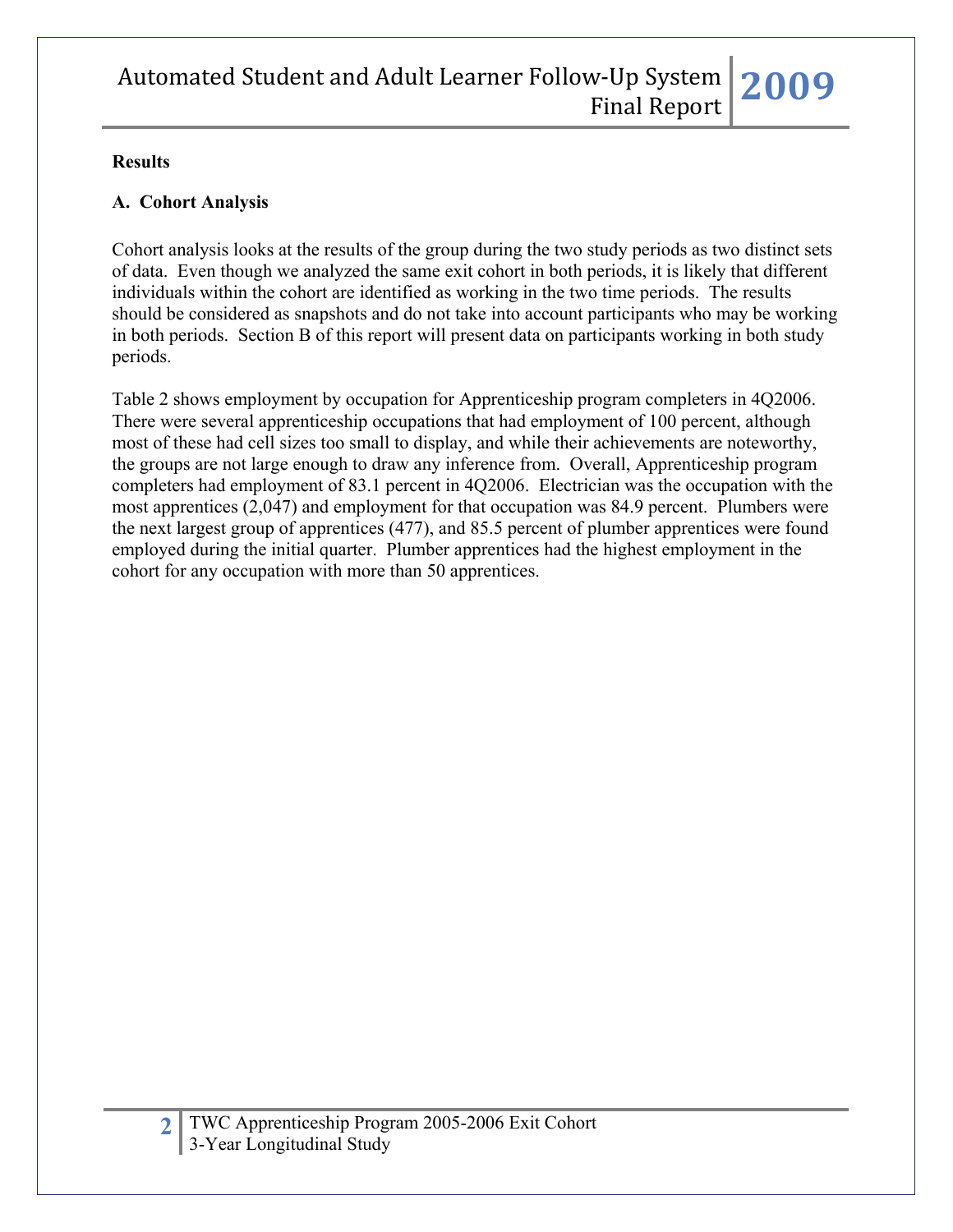|                                                                                                                    |                 | N               | $\frac{0}{0}$ |  |  |
|--------------------------------------------------------------------------------------------------------------------|-----------------|-----------------|---------------|--|--|
| <b>Occupation</b>                                                                                                  | N               | Working         | Working       |  |  |
| Aircraft Manufacturer                                                                                              | n/a             | n/a             | 100.0         |  |  |
| Machinist                                                                                                          | n/a             | n/a             | 100.0         |  |  |
| <b>Mold Maker</b>                                                                                                  | 8               | 8               | 100.0         |  |  |
| <b>Motor Grader Operator</b>                                                                                       | n/a             | n/a             | 100.0         |  |  |
| Taper                                                                                                              | 9               | 9               | 100.0         |  |  |
| Tool & Die                                                                                                         | 5               | 5               | 100.0         |  |  |
| <b>Industrial Maintenance</b>                                                                                      | 10              | 9               | 90.0          |  |  |
| <b>Heavy Equip Operator</b>                                                                                        | 9               | $\overline{8}$  | 88.9          |  |  |
| Plumbing/Heating/Cooling                                                                                           | $\overline{25}$ | $\overline{22}$ | 88.0          |  |  |
| <b>Powerplant Mechanic</b>                                                                                         | 8               | $\overline{7}$  | 87.5          |  |  |
| Plaster                                                                                                            | $\overline{7}$  | 6               | 85.7          |  |  |
| Plumber                                                                                                            | 477             | 408             | 85.5          |  |  |
| Electrician                                                                                                        | 2,047           | 1,738           | 84.9          |  |  |
| <b>Drywall App</b>                                                                                                 | 18              | 15              | 83.3          |  |  |
| <b>Electronic Systems Tech</b>                                                                                     | $\overline{12}$ | 10              | 83.3          |  |  |
| Glazier-AGC                                                                                                        | 6               | 5               | 83.3          |  |  |
| <b>Sheet Metal</b>                                                                                                 | 169             | 140             | 82.8          |  |  |
| <b>Bricklayer</b>                                                                                                  | 27              | 22              | 81.5          |  |  |
| Millwrights                                                                                                        | 27              | 22              | 81.5          |  |  |
| <b>Telecommunications</b>                                                                                          | $\overline{15}$ | $\overline{12}$ | 80.0          |  |  |
| Pipefitters                                                                                                        | $\overline{57}$ | 45              | 79.0          |  |  |
| Plumbing                                                                                                           | 33              | $\overline{26}$ | 78.8          |  |  |
| Commercial & Industrial Insulation                                                                                 | $\overline{17}$ | $\overline{13}$ | 76.5          |  |  |
| Carpenters                                                                                                         | 148             | 113             | 76.4          |  |  |
| <b>Operating Engineers</b>                                                                                         | 46              | 35              | 76.1          |  |  |
| <b>HVAC</b>                                                                                                        | $\overline{11}$ | 8               | 72.7          |  |  |
| Painter                                                                                                            | 40              | 28              | 70.0          |  |  |
| Iron Worker                                                                                                        | 129             | 89              | 69.0          |  |  |
| <b>Cement Mason</b>                                                                                                | 12              | 8               | 66.7          |  |  |
| <b>Residential Electric</b>                                                                                        | n/a             | n/a             | 66.7          |  |  |
| <b>Diesel Mechanic</b>                                                                                             | 8               | n/a             | 50.0          |  |  |
| Form Builder                                                                                                       | $\overline{3}$  | n/a             | 33.3          |  |  |
| <b>Floor Layers</b>                                                                                                | n/a             | n/a             | 28.6          |  |  |
| <b>Total</b>                                                                                                       | 3,397           | 2,824           | 83.1          |  |  |
| Note: Cells with fewer than 5 observations are assigned a value of "n/a" to protect the privacy of cohort members. |                 |                 |               |  |  |

#### **Table 2. Employment by Occupation in 4Q2006**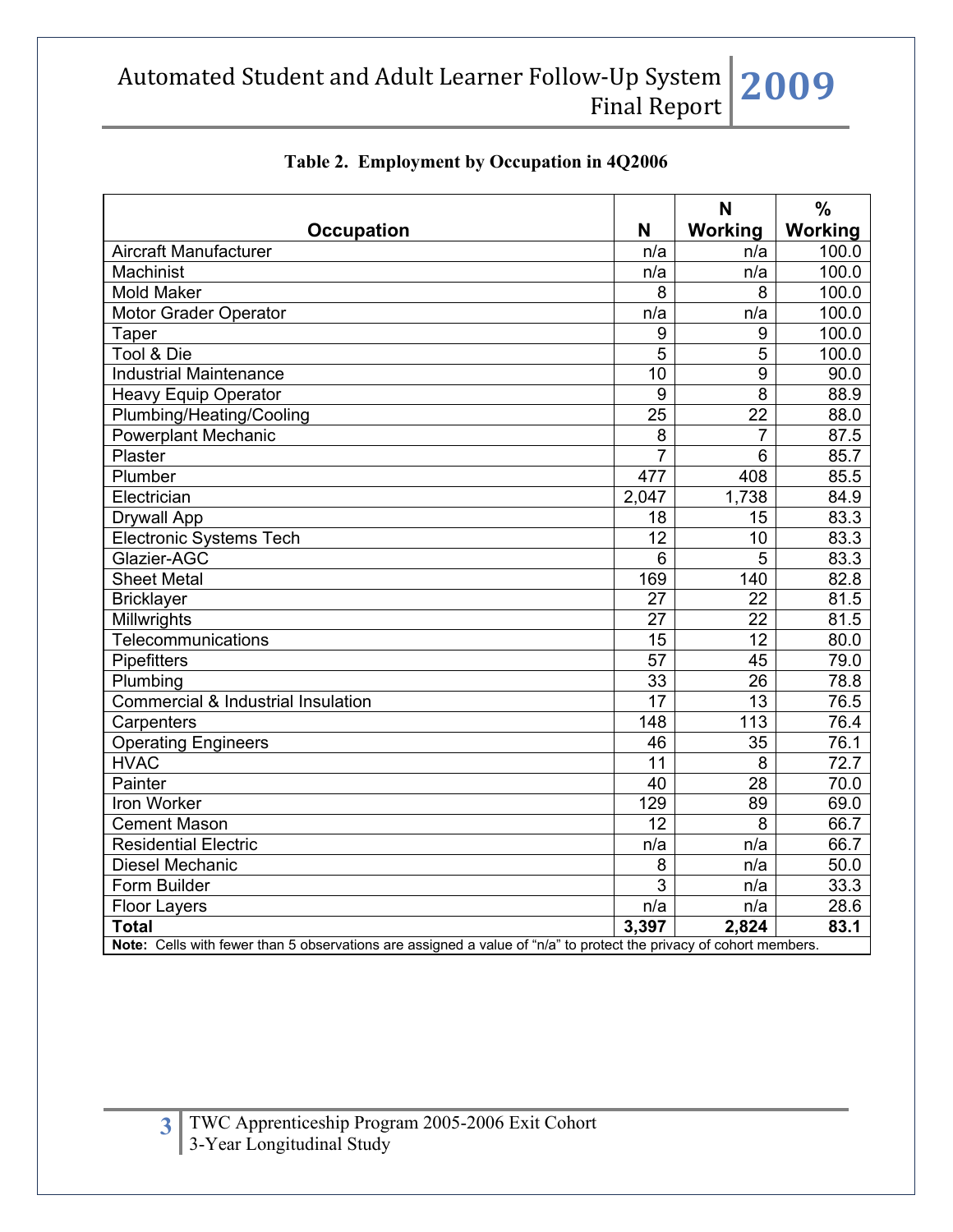In the longitudinal snapshot quarter (4Q2008) there were a few occupations with total employment, however once again these occupations had less than 5 apprentices each (Table 2a). Electrician apprentices had employment of 82 percent, down almost 3 percentage points from 2006. 4Q2008 employment was 78.7 percent, down over 4 percent from 4Q2006 employment. Apprenticeship employment numbers usually drop over the course of time due to several factors. In this case the slowing of the housing market and the economy overall in the summer of 2008 played no small part in the employment figures dropping Also, a large number of tradesmen are self-employed, and the southwest region has some of the highest self-employment numbers in the nation with regard to construction trades. It is plausible that, after spending time with companies as apprentices, a portion of the exit cohort went into business for themselves. Despite these factors, employment for Apprenticeship program participants was still excellent.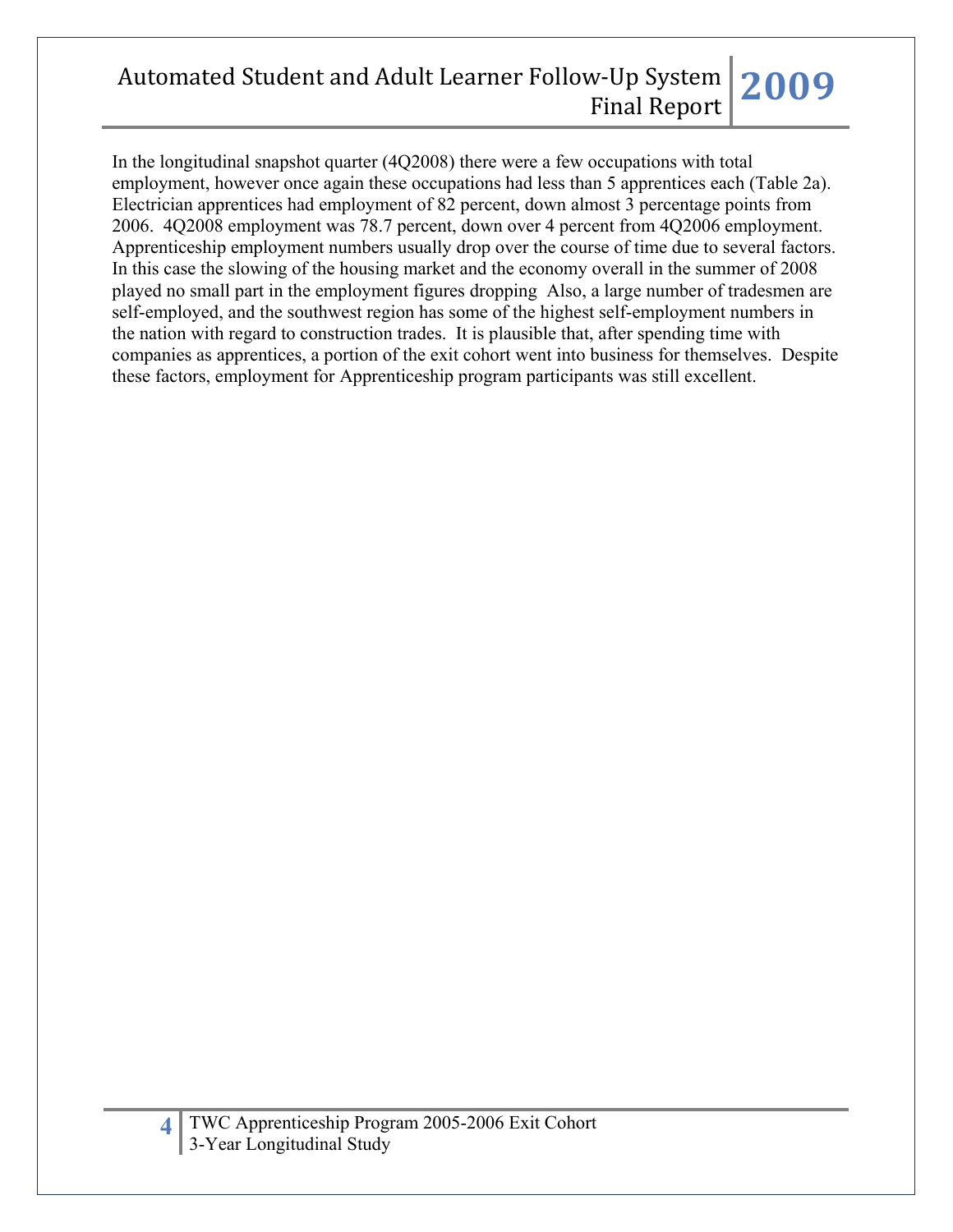|                                                                                                                    |                 | N               | $\frac{0}{0}$     |  |
|--------------------------------------------------------------------------------------------------------------------|-----------------|-----------------|-------------------|--|
| <b>Occupation</b>                                                                                                  | N               | Working         | Working           |  |
| Aircraft Manufacturer                                                                                              | n/a             | n/a             | 100.0             |  |
| <b>Machinist</b>                                                                                                   | n/a             | n/a             | 100.0             |  |
| Motor Grader Operator                                                                                              | n/a             | n/a             | 100.0             |  |
| <b>Powerplant Mechanic</b>                                                                                         | 8               | 7               | 87.5              |  |
| Telecommunications                                                                                                 | $\overline{15}$ | $\overline{13}$ | 86.7              |  |
| Electrician                                                                                                        | 2,047           | 1,679           | 82.0              |  |
| Tool & Die                                                                                                         | 5               | n/a             | 80.0              |  |
| Plumbing/Heating/Cooling                                                                                           | $\overline{25}$ | $\overline{20}$ | 80.0              |  |
| Plumber                                                                                                            | 477             | 380             | 79.7              |  |
| Plumbing                                                                                                           | 33              | 26              | $\overline{78.8}$ |  |
| Taper                                                                                                              | 9               | $\overline{7}$  | 77.8              |  |
| <b>Sheet Metal</b>                                                                                                 | 169             | 127             | 75.2              |  |
| Electronic Systems Technician                                                                                      | $\overline{12}$ | 9               | 75.0              |  |
| Carpenters                                                                                                         | 148             | 111             | 75.0              |  |
| Millwrights                                                                                                        | $\overline{27}$ | 20              | 74.1              |  |
| <b>HVAC</b>                                                                                                        | $\overline{11}$ | 8               | 72.7              |  |
| Plasterer                                                                                                          | $\overline{7}$  | 5               | 71.4              |  |
| Commercial & Industrial Insulation                                                                                 | $\overline{17}$ | $\overline{12}$ | 70.6              |  |
| <b>Bricklayer</b>                                                                                                  | 27              | 19              | 70.4              |  |
| Pipefitters                                                                                                        | 57              | 40              | $\overline{70.2}$ |  |
| <b>Industrial Maintenance</b>                                                                                      | 10              | $\overline{7}$  | 70.0              |  |
| Painter                                                                                                            | $\overline{40}$ | $\overline{28}$ | 70.0              |  |
| <b>Operating Engineers</b>                                                                                         | 46              | $\overline{31}$ | 67.4              |  |
| Residential Electric                                                                                               | n/a             | n/a             | 66.7              |  |
| <b>Diesel Mechanic</b>                                                                                             | 8               | 5               | 62.5              |  |
| <b>Mold Maker</b>                                                                                                  | 8               | $\overline{5}$  | 62.5              |  |
| <b>Cement Mason</b>                                                                                                | $\overline{12}$ | $\overline{7}$  | 58.3              |  |
| Iron Worker                                                                                                        | 129             | 74              | 57.4              |  |
| <b>Heavy Equipment Operator</b>                                                                                    | 9               | $\overline{5}$  | 55.6              |  |
| Drywall App                                                                                                        | 18              | $\overline{10}$ | 55.6              |  |
| Glazier-AGC                                                                                                        | 6               | n/a             | 50.0              |  |
| <b>Floor Layers</b>                                                                                                | $\overline{7}$  | n/a             | 42.9              |  |
| Form Builder                                                                                                       | n/a             | n/a             | 33.3              |  |
| <b>Total</b>                                                                                                       | 3,397           | 2,672           | 78.7              |  |
| Note: Cells with fewer than 5 observations are assigned a value of "n/a" to protect the privacy of cohort members. |                 |                 |                   |  |

## **Table 2a. Employment by Occupation in 4Q2008**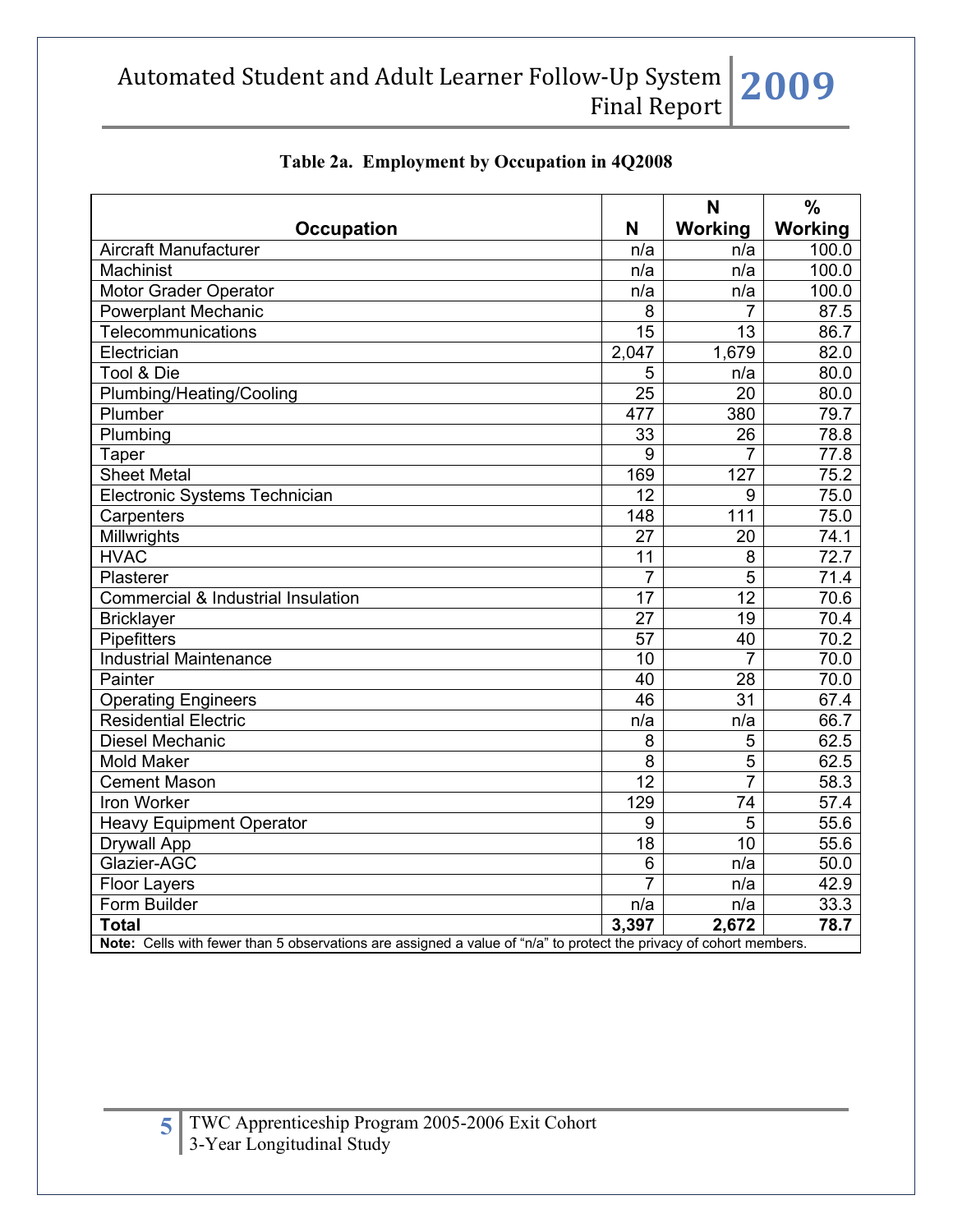Earnings by occupation for those found working in 4Q2006 are shown in Table 3. The overall median quarterly earnings for the cohort were \$7,361 in 4Q2006. Electrician apprentices posted median earnings of \$7,435 during the initial study period. Motor Grader Operator apprentices posted the highest median earnings in 4Q2006 at \$14,442, although there were less than 5 of them.

|                                                                                                                    |                 | N                  | <b>Median</b>   |  |
|--------------------------------------------------------------------------------------------------------------------|-----------------|--------------------|-----------------|--|
| <b>Occupation</b>                                                                                                  | N               | Working            | <b>Earnings</b> |  |
| <b>Aircraft Manufacturer</b>                                                                                       | n/a             | n/a                | \$8,358         |  |
| Machinist                                                                                                          | n/a             | n/a                | \$10,164        |  |
| <b>Mold Maker</b>                                                                                                  | 8               | 8                  | \$8,214         |  |
| Motor Grader Operator                                                                                              | n/a             | n/a                | \$14,442        |  |
| Taper                                                                                                              | 9               | 9                  | \$4,935         |  |
| Tool & Die                                                                                                         | 5               | 5                  | \$13,248        |  |
| <b>Industrial Maintenance</b>                                                                                      | 10              | 9                  | \$12,408        |  |
| <b>Heavy Equipment Operator</b>                                                                                    | 9               | 8                  | \$4,876         |  |
| Plumbing/Heating/Cooling                                                                                           | 25              | 22                 | \$6,814         |  |
| <b>Powerplant Mechanic</b>                                                                                         | 8               | $\overline{7}$     | \$6,344         |  |
| Plasterer                                                                                                          | $\overline{7}$  | 6                  | \$4,692         |  |
| Plumber                                                                                                            | 477             | 408                | \$7,816         |  |
| Electrician                                                                                                        | 2,047           | $\overline{1,}738$ | \$7,435         |  |
| <b>Drywall Applier</b>                                                                                             | 18              | 15                 | \$5,318         |  |
| Electronic Systems Technician                                                                                      | 12              | 10                 | \$2,608         |  |
| Glazier-AGC                                                                                                        | 6               | 5                  | \$4,553         |  |
| <b>Sheet Metal</b>                                                                                                 | 169             | 140                | \$6,940         |  |
| <b>Bricklayer</b>                                                                                                  | 27              | 22                 | \$7,350         |  |
| Millwrights                                                                                                        | 27              | 22                 | \$5,980         |  |
| <b>Telecommunications</b>                                                                                          | $\overline{15}$ | 12                 | \$6,715         |  |
| Pipefitters                                                                                                        | 57              | 45                 | \$7,177         |  |
| Plumbing                                                                                                           | $\overline{33}$ | $\overline{26}$    | \$7,078         |  |
| Commercial & Industrial Insulation                                                                                 | $\overline{17}$ | 13                 | \$5,238         |  |
| Carpenters                                                                                                         | 148             | 113                | \$6,582         |  |
| <b>Operating Engineers</b>                                                                                         | 46              | 35                 | \$11,063        |  |
| <b>HVAC</b>                                                                                                        | $\overline{11}$ | 8                  | \$5,043         |  |
| Painter                                                                                                            | 40              | 28                 | \$5,588         |  |
| Iron Worker                                                                                                        | 129             | 89                 | \$7,241         |  |
| <b>Cement Mason</b>                                                                                                | 12              | 8                  | \$5,670         |  |
| <b>Residential Electric</b>                                                                                        | n/a             | n/a                | \$6,137         |  |
| <b>Diesel Mechanic</b>                                                                                             | 8               | n/a                | \$9,980         |  |
| Form Builder                                                                                                       | 3               | n/a                | \$8,976         |  |
| <b>Floor Layers</b>                                                                                                | n/a             | n/a                | \$7,704         |  |
| <b>Total</b>                                                                                                       | 3,397           | 2,824              | \$7,361         |  |
| Note: Cells with fewer than 5 observations are assigned a value of "n/a" to protect the privacy of cohort members. |                 |                    |                 |  |

#### **Table 3. Earnings by Occupation in 4Q2006**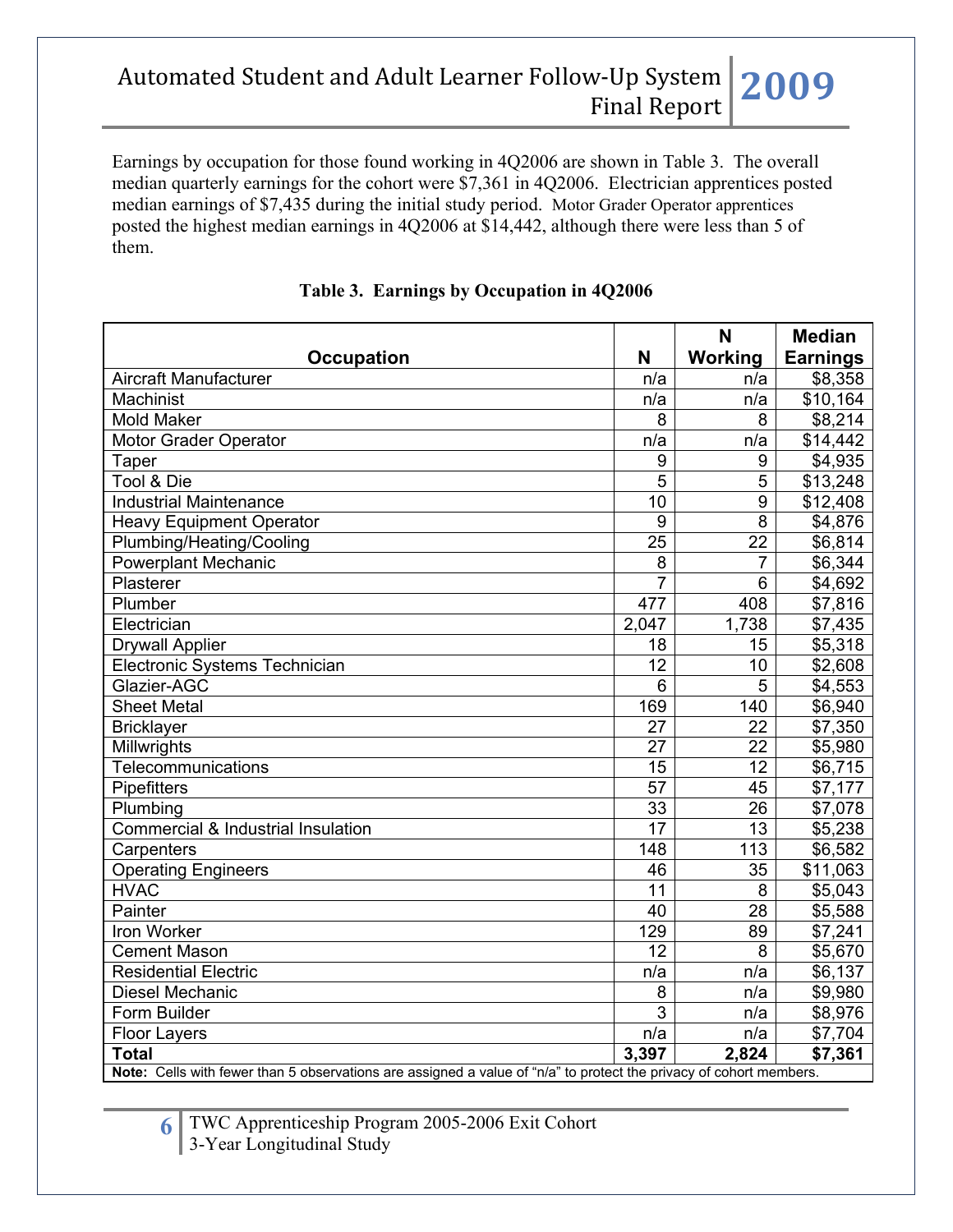Table 3a shows earnings by occupation for those found working in 4Q2008. The overall median quarterly earnings for the cohort were \$10,177 in 4Q2008, up from the 4Q2006 mark seen in Table 3. Electrician apprentices posted median earnings of \$10,314 at the longitudinal snapshot. Motor Grader Operator apprentices again posted the highest median earnings, earning \$17,150 in 4Q2008.

|                                                                                                                    |                 | N               | <b>Median</b>   |  |  |
|--------------------------------------------------------------------------------------------------------------------|-----------------|-----------------|-----------------|--|--|
| <b>Occupation</b>                                                                                                  | N               | Working         | <b>Earnings</b> |  |  |
| <b>Aircraft Manufacturer</b>                                                                                       | n/a             | n/a             | \$10,563        |  |  |
| Machinist                                                                                                          | n/a             | n/a             | \$8,625         |  |  |
| Motor Grader Operator                                                                                              | n/a             | n/a             | \$17,150        |  |  |
| <b>Powerplant Mechanic</b>                                                                                         | 8               |                 | \$9,334         |  |  |
| Telecommunications                                                                                                 | 15              | 13              | \$9,819         |  |  |
| Electrician                                                                                                        | 2,047           | 1,679           | \$10,314        |  |  |
| Tool & Die                                                                                                         | $\overline{5}$  | n/a             | \$11,178        |  |  |
| Plumbing/Heating/Cooling                                                                                           | 25              | 20              | \$8,538         |  |  |
| Plumber                                                                                                            | 477             | 380             | \$11,061        |  |  |
| Plumbing                                                                                                           | 33              | 26              | \$8,625         |  |  |
| Taper                                                                                                              | 9               | $\overline{7}$  | \$5,631         |  |  |
| <b>Sheet Metal</b>                                                                                                 | 169             | 127             | \$9,773         |  |  |
| Electronic Systems Technician                                                                                      | 12              | 9               | \$7,023         |  |  |
| Carpenters                                                                                                         | 148             | 111             | \$8,355         |  |  |
| Millwrights                                                                                                        | 27              | 20              | \$10,499        |  |  |
| <b>HVAC</b>                                                                                                        | 11              | 8               | \$5,762         |  |  |
| Plasterer                                                                                                          | $\overline{7}$  | $\overline{5}$  | \$4,670         |  |  |
| Commercial & Industrial Insulation                                                                                 | 17              | $\overline{12}$ | \$9,882         |  |  |
| <b>Bricklayer</b>                                                                                                  | $\overline{27}$ | 19              | \$6,532         |  |  |
| Pipefitters                                                                                                        | 57              | 40              | \$11,314        |  |  |
| <b>Industrial Maintenance</b>                                                                                      | 10              | $\overline{7}$  | \$11,487        |  |  |
| Painter                                                                                                            | 40              | 28              | \$6,954         |  |  |
| <b>Operating Engineers</b>                                                                                         | 46              | $\overline{31}$ | \$14,421        |  |  |
| Residential Electric                                                                                               | n/a             | n/a             | \$2,391         |  |  |
| Diesel Mechanic                                                                                                    | 8               | 5               | \$10,435        |  |  |
| <b>Mold Maker</b>                                                                                                  | $\overline{8}$  | $\overline{5}$  | \$8,248         |  |  |
| <b>Cement Mason</b>                                                                                                | $\overline{12}$ | $\overline{7}$  | \$3,810         |  |  |
| Iron Worker                                                                                                        | 129             | 74              | \$8,875         |  |  |
| <b>Heavy Equipment Operator</b>                                                                                    | 9               | 5               | \$11,700        |  |  |
| <b>Drywall App</b>                                                                                                 | 18              | 10              | \$5,868         |  |  |
| Glazier-AGC                                                                                                        | 6               | n/a             | \$10,357        |  |  |
| <b>Floor Layers</b>                                                                                                | $\overline{7}$  | n/a             | \$8,598         |  |  |
| Form Builder                                                                                                       | n/a             | n/a             | \$14,022        |  |  |
| <b>Total</b>                                                                                                       | 3,397           | 2,672           | \$10,177        |  |  |
| Note: Cells with fewer than 5 observations are assigned a value of "n/a" to protect the privacy of cohort members. |                 |                 |                 |  |  |

#### **Table 3a. Earnings by Occupation in 4Q2008**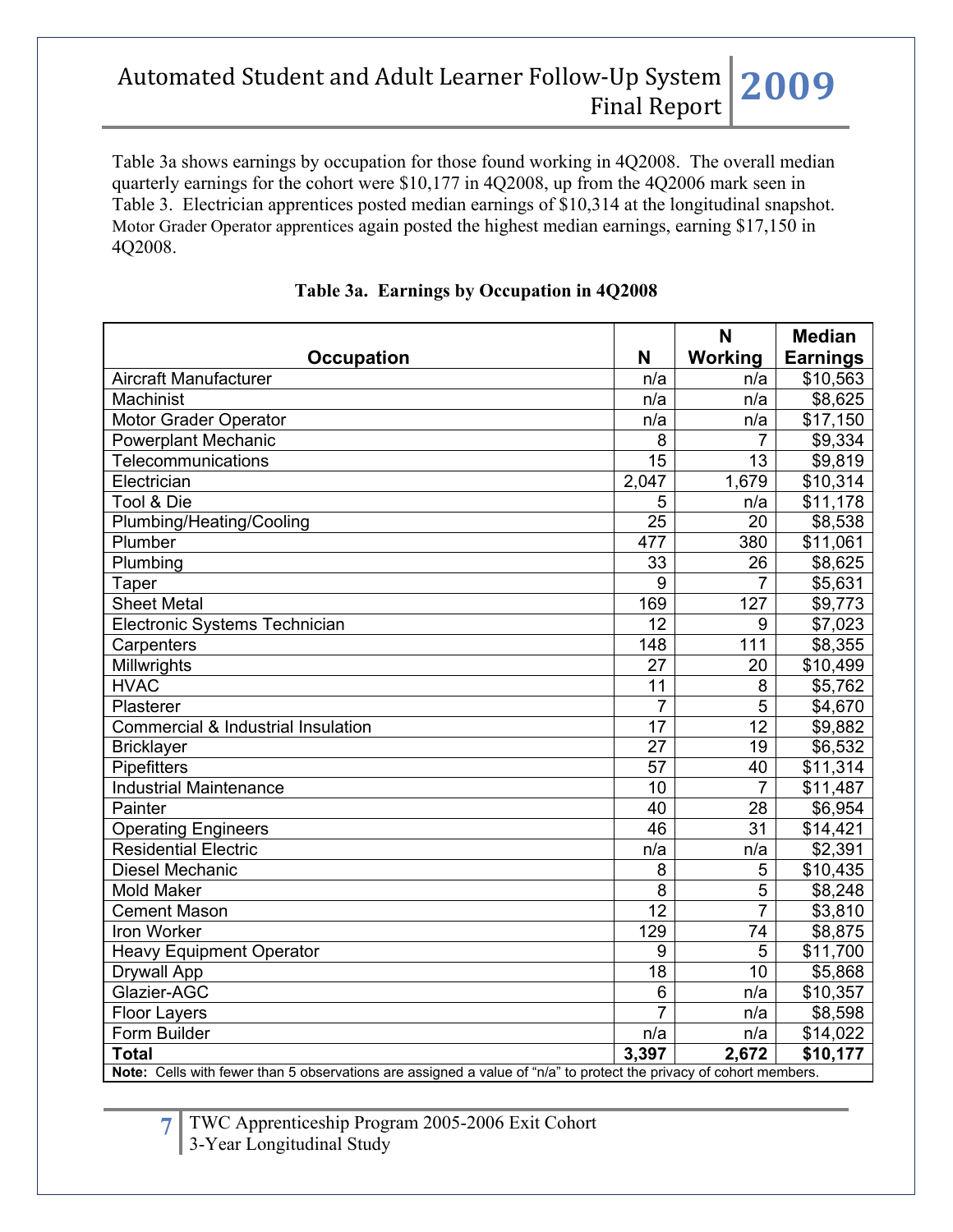Employment and earnings statistics for the ten apprenticeship program training providers with the most apprentices are seen here in Tables 4 through 5a. Statistics for the entire list of training providers can be seen in the various tables located in Appendix A. Table 4 displays employment for 4Q2006. Manor ISD apprentices had the highest employment at 94.2 percent, with Amarillo College close behind with 92.2 percent employed. Table 4a shows employment in 4Q2008. Overall cohort employment dropped between 2005 and 2008, and each one of the top ten training providers had fewer apprentices employed at the three-year mark.

|                           |       | N       | $\%$           |
|---------------------------|-------|---------|----------------|
| <b>Training Provider</b>  | N     | Working | <b>Working</b> |
| Northside ISD             | 574   | 478     | 83.3           |
| El Paso Community College | 411   | 294     | 71.5           |
| Ft. Worth ISD             | 404   | 352     | 87.1           |
| Dallas ISD                | 335   | 279     | 83.3           |
| Manor ISD                 | 243   | 229     | 94.2           |
| <b>Beaumont ISD</b>       | 240   | 198     | 82.5           |
| Leander ISD               | 198   | 157     | 79.3           |
| South San Antonio ISD     | 174   | 147     | 84.5           |
| TSTC-Harlingen            | 165   | 130     | 78.8           |
| Amarillo College          | 154   | 142     | 92.2           |
| <b>Total</b>              | 3,397 | 2,824   | 83.1           |

## **Table 4. Employment for Top 10 Training Providers in 4Q2006**

#### **Table 4a. Employment for Top 10 Training Providers in 4Q2008**

| <b>Training Provider</b>  | N     | N<br>Working | $\frac{9}{6}$<br>Working |
|---------------------------|-------|--------------|--------------------------|
| Northside ISD             | 574   | 467          | 81.4                     |
| El Paso Community College | 411   | 278          | 67.6                     |
| Ft. Worth ISD             | 404   | 333          | 82.4                     |
| Dallas ISD                | 335   | 260          | 77.6                     |
| Manor ISD                 | 243   | 199          | 81.9                     |
| <b>Beaumont ISD</b>       | 240   | 189          | 78.8                     |
| Leander ISD               | 198   | 144          | 72.7                     |
| South San Antonio ISD     | 174   | 144          | 82.8                     |
| TSTC-Harlingen            | 165   | 118          | 71.5                     |
| Amarillo College          | 154   | 135          | 87.7                     |
| <b>Total</b>              | 3,397 | 2,672        | 78.7                     |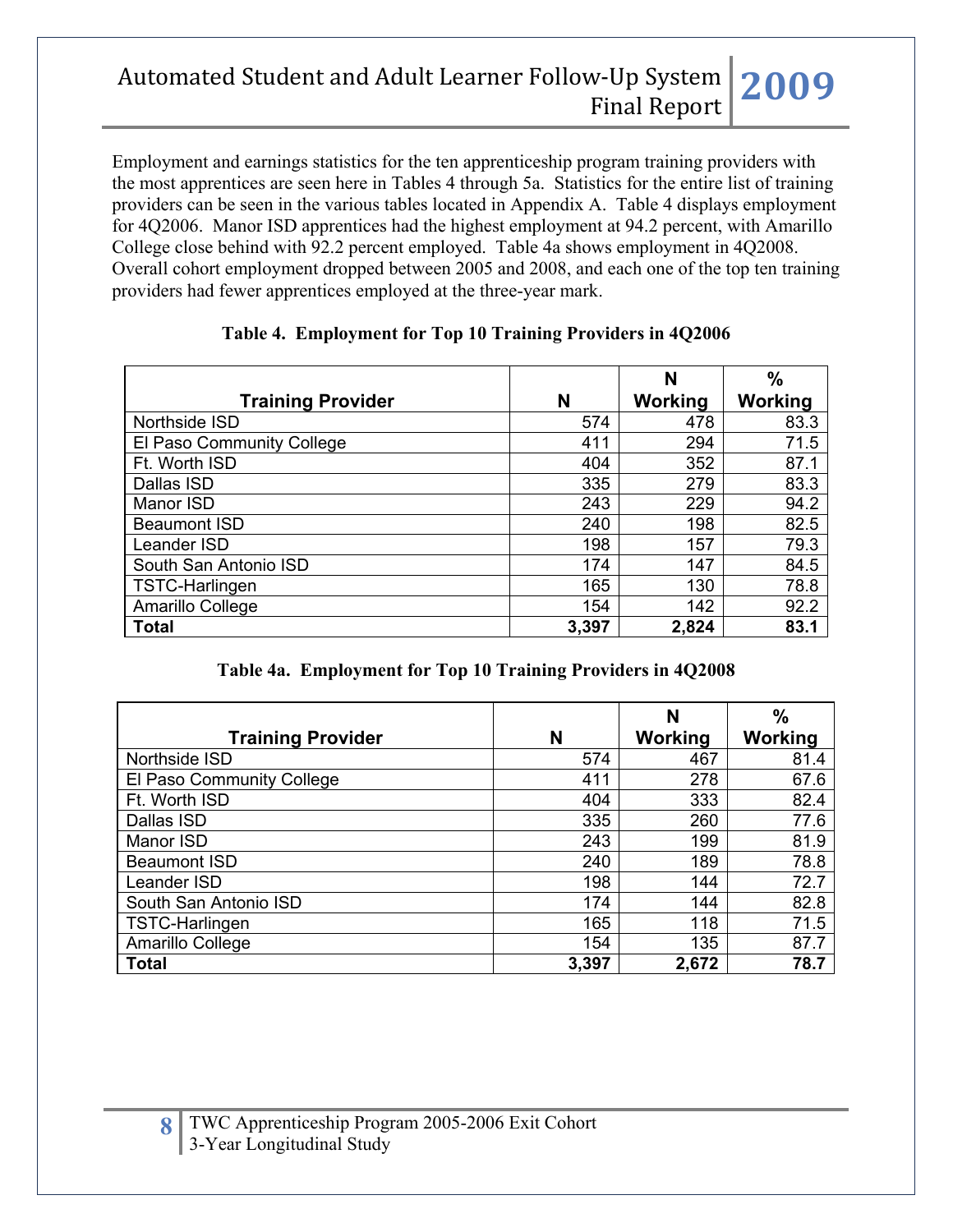While the drop-off in "percent employed" between 2006 and 2008 might seem discouraging, the earnings figures in Tables 5 and 5a tell a different story. It is important to understand that a significant number of Apprenticeship Program participants transition from employment with a cooperative or organization to self-employment once they become journeymen in their field. Overall median quarterly earnings for the cohort rose from \$7,361 in 2006 (Table 5) to \$10,177 in 2008 (Table 5a). Manor ISD had the highest earnings in 2006, and Beaumont ISD had the highest earnings in 2008, and every training provider experienced earnings gains between the target quarters.

|                           |       | N       | <b>Median</b>   |
|---------------------------|-------|---------|-----------------|
| <b>Training Provider</b>  | N     | Working | <b>Earnings</b> |
| Northside ISD             | 574   | 478     | \$7,215         |
| El Paso Community College | 411   | 294     | \$5,489         |
| Ft. Worth ISD             | 404   | 352     | \$8,234         |
| Dallas ISD                | 335   | 279     | \$7,983         |
| Manor ISD                 | 243   | 229     | \$9,364         |
| <b>Beaumont ISD</b>       | 240   | 198     | \$7,473         |
| Leander ISD               | 198   | 157     | \$7,270         |
| South San Antonio ISD     | 174   | 147     | \$7,197         |
| TSTC-Harlingen            | 165   | 130     | \$5,132         |
| Amarillo College          | 154   | 142     | \$7,343         |
| <b>Total</b>              | 3,397 | 2,824   | \$7,361         |

#### **Table 5. Median Quarterly Earnings for Top 10 Training Providers in 4Q2006**

| Table 5a. Median Quarterly Earnings for Top 10 Training Providers in 4Q2008 |  |  |  |
|-----------------------------------------------------------------------------|--|--|--|
|                                                                             |  |  |  |

| <b>Training Provider</b>  | N     | N<br>Working | <b>Median</b><br><b>Earnings</b> |
|---------------------------|-------|--------------|----------------------------------|
| Northside ISD             | 574   | 467          | \$10,828                         |
| El Paso Community College | 411   | 278          | \$7,422                          |
| Ft. Worth ISD             | 404   | 333          | \$11,075                         |
| Dallas ISD                | 335   | 260          | \$10,142                         |
| Manor ISD                 | 243   | 199          | \$12,166                         |
| <b>Beaumont ISD</b>       | 240   | 189          | \$13,446                         |
| Leander ISD               | 198   | 144          | \$8,918                          |
| South San Antonio ISD     | 174   | 144          | \$8,987                          |
| <b>TSTC-Harlingen</b>     | 165   | 118          | \$7,009                          |
| Amarillo College          | 154   | 135          | \$10,647                         |
| <b>Total</b>              | 3,397 | 2,672        | \$10,177                         |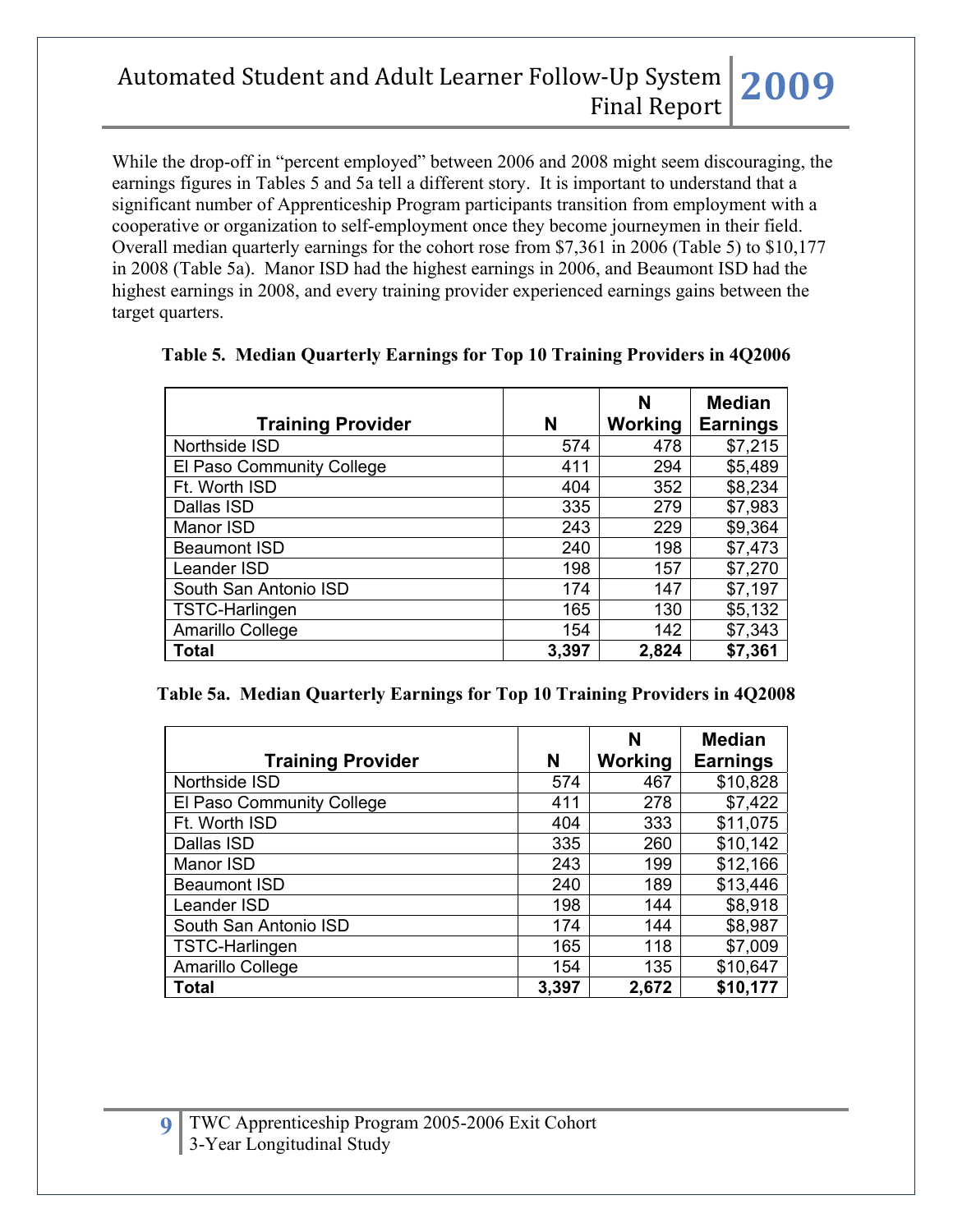Employment and earnings statistics for the ten apprenticeship program sponsors with the most apprentices are seen here in Tables 6 through 7a. Statistics for the entire list of sponsors can be seen in the various tables located in Appendix A. Table 6 displays employment for 4Q2006. Austin Plumbers and Pipefitters apprentices had the highest employment at 95.8 percent, with Plumbing and Pipefitters close behind with 93.3 percent employed. Table 6a shows employment in 4Q2008. Plumbing and Pipefitters had the highest employment in 2008 with 91.4 percent employed, followed by AIECA and Independent Electrical Co., both with 88 percent employed.

|                                         |       | N       | $\frac{0}{0}$ |
|-----------------------------------------|-------|---------|---------------|
| <b>Sponsor</b>                          | N     | Working | Working       |
| South Texas Electrical JA               | 323   | 269     | 83.3          |
| Centex IEC                              | 197   | 156     | 79.2          |
| <b>AIECA</b>                            | 191   | 174     | 91.1          |
| Independent Electrical Co               | 167   | 152     | 91.0          |
| ABC South Texas Chapter                 | 152   | 131     | 86.2          |
| <b>Austin Electrical JATC</b>           | 147   | 137     | 93.2          |
| <b>Electrical JATC</b>                  | 123   | 107     | 87.0          |
| <b>Plumbing &amp; Pipefitters</b>       | 105   | 98      | 93.3          |
| <b>Austin Plumber &amp; Pipefitters</b> | 96    | 92      | 95.8          |
| <b>RGV IEC</b>                          | 90    | 76      | 84.4          |
| <b>Total</b>                            | 3,397 | 2,824   | 83.1          |

#### **Table 6. Employment for Top 10 Sponsors in 4Q2006**

#### **Table 6a. Employment for Top 10 Sponsors in 4Q2008**

|                                         |       | N       | $\frac{9}{6}$ |
|-----------------------------------------|-------|---------|---------------|
| <b>Sponsor</b>                          | N     | Working | Working       |
| South Texas Electrical JA               | 323   | 268     | 83.0          |
| Centex IEC                              | 197   | 143     | 72.6          |
| <b>AIECA</b>                            | 191   | 168     | 88.0          |
| Independent Electrical Co               | 167   | 147     | 88.0          |
| <b>ABC South Texas Chapter</b>          | 152   | 127     | 83.6          |
| <b>Austin Electrical JATC</b>           | 147   | 121     | 82.3          |
| <b>Electrical JATC</b>                  | 123   | 105     | 85.4          |
| <b>Plumbing &amp; Pipefitters</b>       | 105   | 96      | 91.4          |
| <b>Austin Plumber &amp; Pipefitters</b> | 96    | 78      | 81.3          |
| <b>RGV IEC</b>                          | 90    | 69      | 76.7          |
| Total                                   | 3,397 | 2,672   | 78.7          |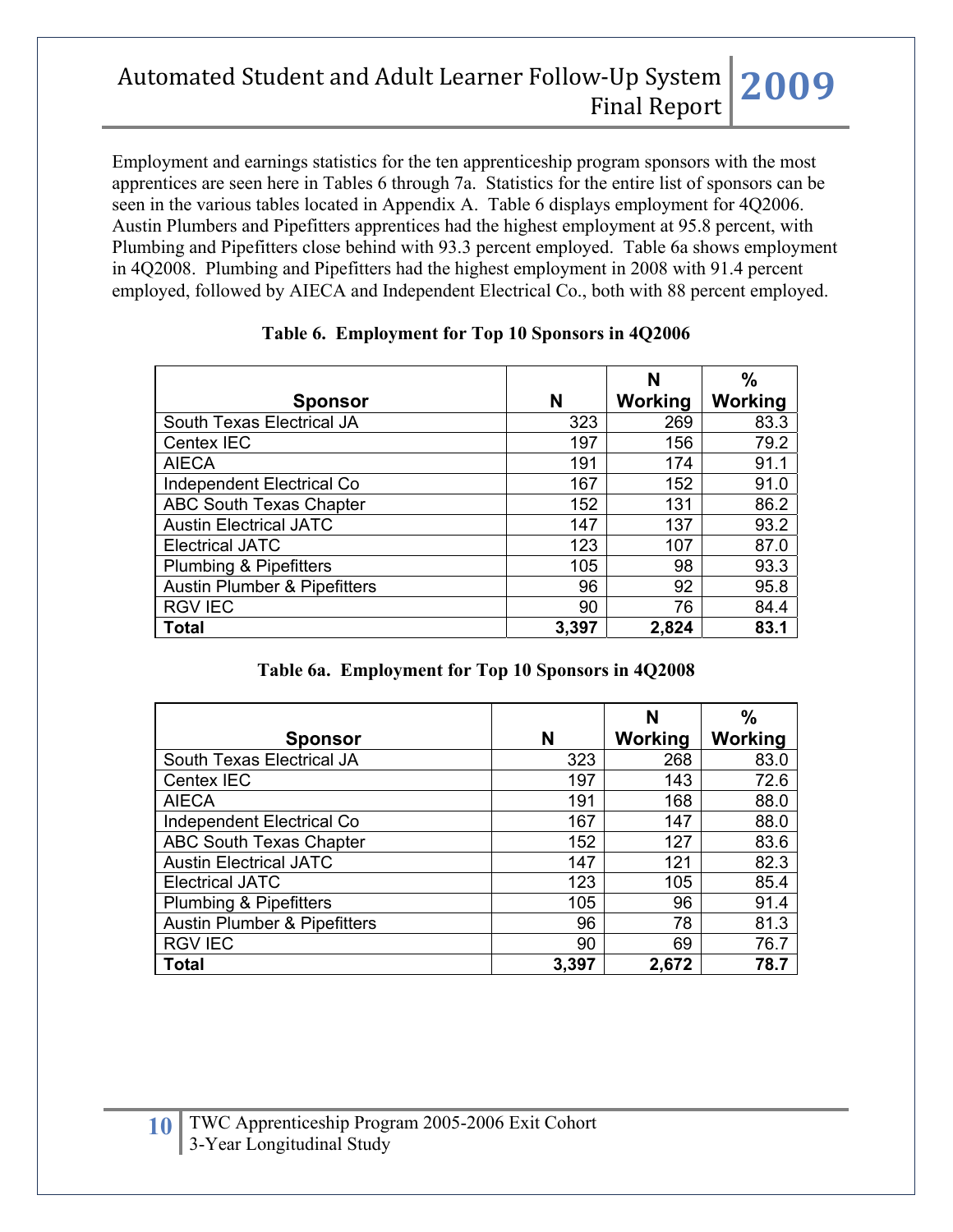Overall median quarterly earnings for the cohort rose from \$7,361 in 2006 (Table 7) to \$10,177 in 2008 (Table 7a). Austin Plumbers and Pipefitters had the highest earnings in 2006, while Electrical JATC had the highest median earnings in 2008 with \$15,820. Every sponsor experienced earnings gains between the target quarters.

|                                         |       | N       | <b>Median</b>   |
|-----------------------------------------|-------|---------|-----------------|
| <b>Sponsor</b>                          | N     | Working | <b>Earnings</b> |
| South Texas Electrical JA               | 323   | 269     | \$7,179         |
| Centex IEC                              | 197   | 156     | \$7,270         |
| <b>AIECA</b>                            | 191   | 174     | \$8,005         |
| Independent Electrical Co               | 167   | 152     | \$6,842         |
| <b>ABC South Texas Chapter</b>          | 152   | 131     | \$7,468         |
| <b>Austin Electrical JATC</b>           | 147   | 137     | \$8,811         |
| <b>Electrical JATC</b>                  | 123   | 107     | \$7,464         |
| <b>Plumbing &amp; Pipefitters</b>       | 105   | 98      | \$7,959         |
| <b>Austin Plumber &amp; Pipefitters</b> | 96    | 92      | \$10,462        |
| <b>RGV IEC</b>                          | 90    | 76      | \$5,365         |
| <b>Total</b>                            | 3,397 | 2,824   | \$7,361         |

**Table 7. Median Quarterly Earnings for Top 10 Sponsors in 4Q2006** 

|  |  |  | Table 7a. Median Quarterly Earnings for Top 10 Sponsors in 4Q2008 |  |  |  |
|--|--|--|-------------------------------------------------------------------|--|--|--|
|--|--|--|-------------------------------------------------------------------|--|--|--|

| <b>Sponsor</b>                          | N     | N<br>Working | <b>Median</b><br><b>Earnings</b> |
|-----------------------------------------|-------|--------------|----------------------------------|
| South Texas Electrical JA               | 323   | 268          | \$10,368                         |
| Centex IEC                              | 197   | 143          | \$8,923                          |
| <b>AIECA</b>                            | 191   | 168          | \$10,892                         |
| <b>Independent Electrical Co</b>        | 167   | 147          | \$8,970                          |
| <b>ABC South Texas Chapter</b>          | 152   | 127          | \$9,253                          |
| <b>Austin Electrical JATC</b>           | 147   | 121          | \$12,130                         |
| <b>Electrical JATC</b>                  | 123   | 105          | \$15,820                         |
| Plumbing. & Pipefitters                 | 105   | 96           | \$12,095                         |
| <b>Austin Plumber &amp; Pipefitters</b> | 96    | 78           | \$12,404                         |
| <b>RGV IEC</b>                          | 90    | 69           | \$7,516                          |
| <b>Total</b>                            | 3,397 | 2,672        | \$10,177                         |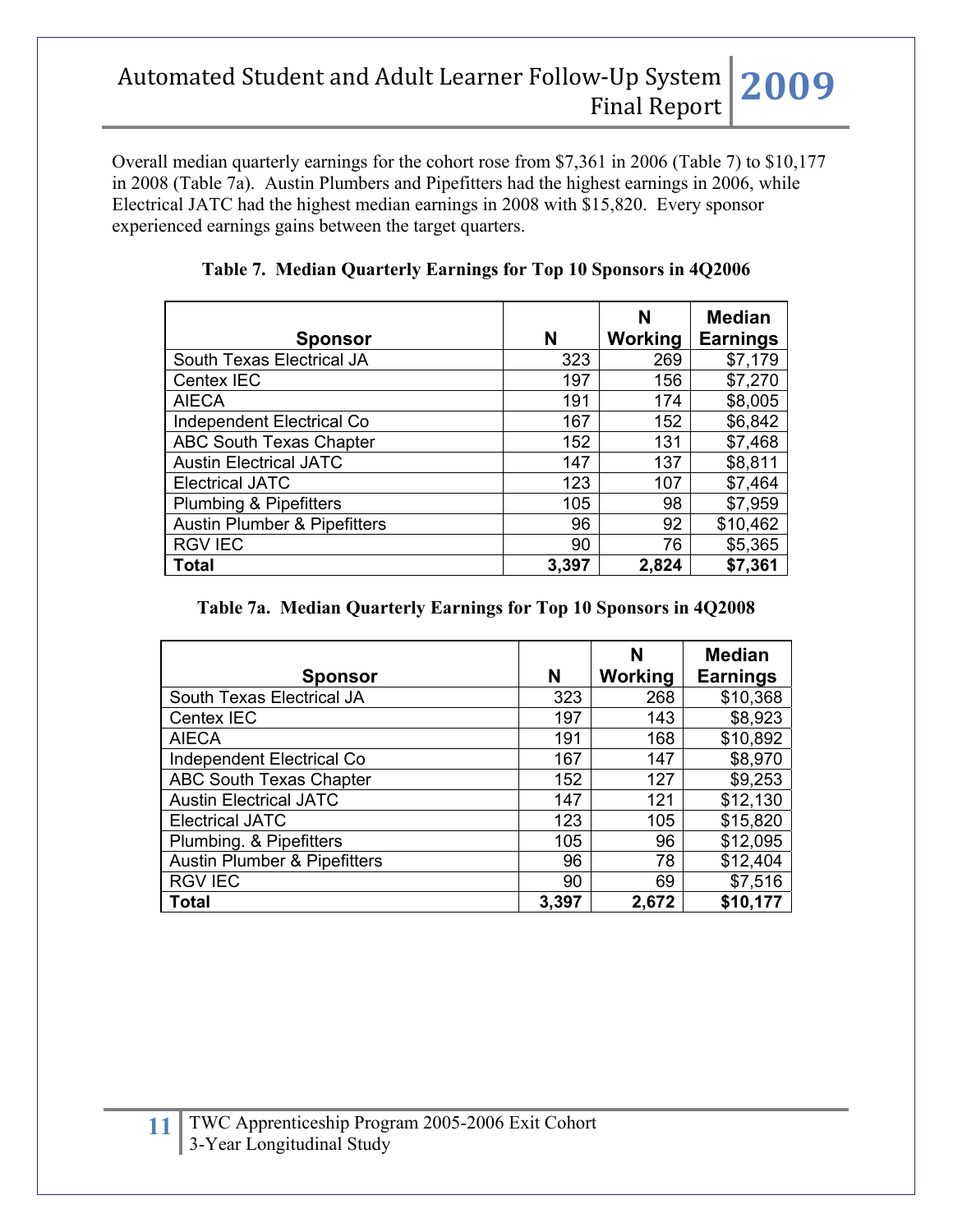Tables 8 and 9 shows the top ten industries of employment for program participants employed at 4Q2006 and 4Q2008, respectively. Building Equipment Contractors was the most common industry of employment in 2006 and again in 2008. Employment Services was the second most common industry of employment in both target quarters, although a majority of the 10 industries of employment are in the construction, contracting, or manufacturing fields during both target quarters. Participants employed in the Support Activities for Mining sector had the highest median earnings in 2006 with \$15, 984, as well as the highest median quarterly earnings in 2008 with \$15,978.

|                                                           | N       | %       | <b>Median</b>   | <b>Naics</b> |
|-----------------------------------------------------------|---------|---------|-----------------|--------------|
| <b>Industry of Employment</b>                             | Working | Working | <b>Earnings</b> | Code         |
| <b>Building Equipment Contractors</b>                     | 1,534   | 61.3    | \$10,811        | 2382         |
| <b>Employment Services</b>                                | 139     | 5.6     | \$7,213         | 5613         |
| Nonresidential Building Construction                      | 85      | 3.4     | \$10,831        | 2362         |
| Foundation, Structure, and Building Exterior Contractors  | 52      | 2.1     | \$9,743         | 2381         |
| <b>Building Finishing Contractors</b>                     | 49      | 2.0     | \$8,551         | 2383         |
| Architectural and Structural Metals Manufacturing         | 35      | 1.4     | \$11,775        | 3323         |
| <b>Support Activities for Mining</b>                      | 28      | 1.1     | \$15,984        | 2131         |
| Executive, Legislative, and Other General Government      |         |         |                 |              |
| Support                                                   | 26      | 1.0     | \$8,695         | 9211         |
| Hardware, and Plumbing and Heating Equipment and Supplies |         |         |                 |              |
| <b>Merchant Wholesalers</b>                               | 21      | 0.8     | \$14,884        | 4237         |
| <b>Other Specialty Trade Contractors</b>                  | 20      | 0.8     | \$14,031        | 2389         |

## **Table 8. Top 10 Industries of Employment for All Working in 4Q2006 by 4-digit NAICS**

#### **Table 9. Top 10 Industries of Employment for All Working in 4Q2008 by 4-digit NAICS**

|                                                          | N       | $\frac{0}{0}$ | <b>Median</b>   | <b>Naics</b> |
|----------------------------------------------------------|---------|---------------|-----------------|--------------|
| <b>Industry of Employment</b>                            | Working | Working       | <b>Earnings</b> | Code         |
| <b>Building Equipment Contractors</b>                    | 1,600   | 59.9          | \$10,730        | 2382         |
| <b>Employment Services</b>                               | 158     | 5.9           | \$6,881         | 5613         |
| Nonresidential Building Construction                     | 91      | 3.4           | \$11,133        | 2362         |
| <b>Building Finishing Contractors</b>                    | 54      | 2.0           | \$7,427         | 2383         |
| Foundation, Structure, and Building Exterior Contractors | 53      | 2.0           | \$9,744         | 2381         |
| Architectural and Structural Metals Manufacturing        | 37      | 1.4           | \$11,775        | 3323         |
| <b>Support Activities for Mining</b>                     | 29      | 1.1           | \$15,978        | 2131         |
| Executive, Legislative, and Other General Government     |         |               |                 |              |
| Support                                                  | 26      | 1.0           | \$8,695         | 9211         |
| <b>Utility System Construction</b>                       | 22      | 0.8           | \$9,218         | 2371         |
| <b>Other Specialty Trade Contractors</b>                 | 22      | 0.8           | \$14,031        | 2389         |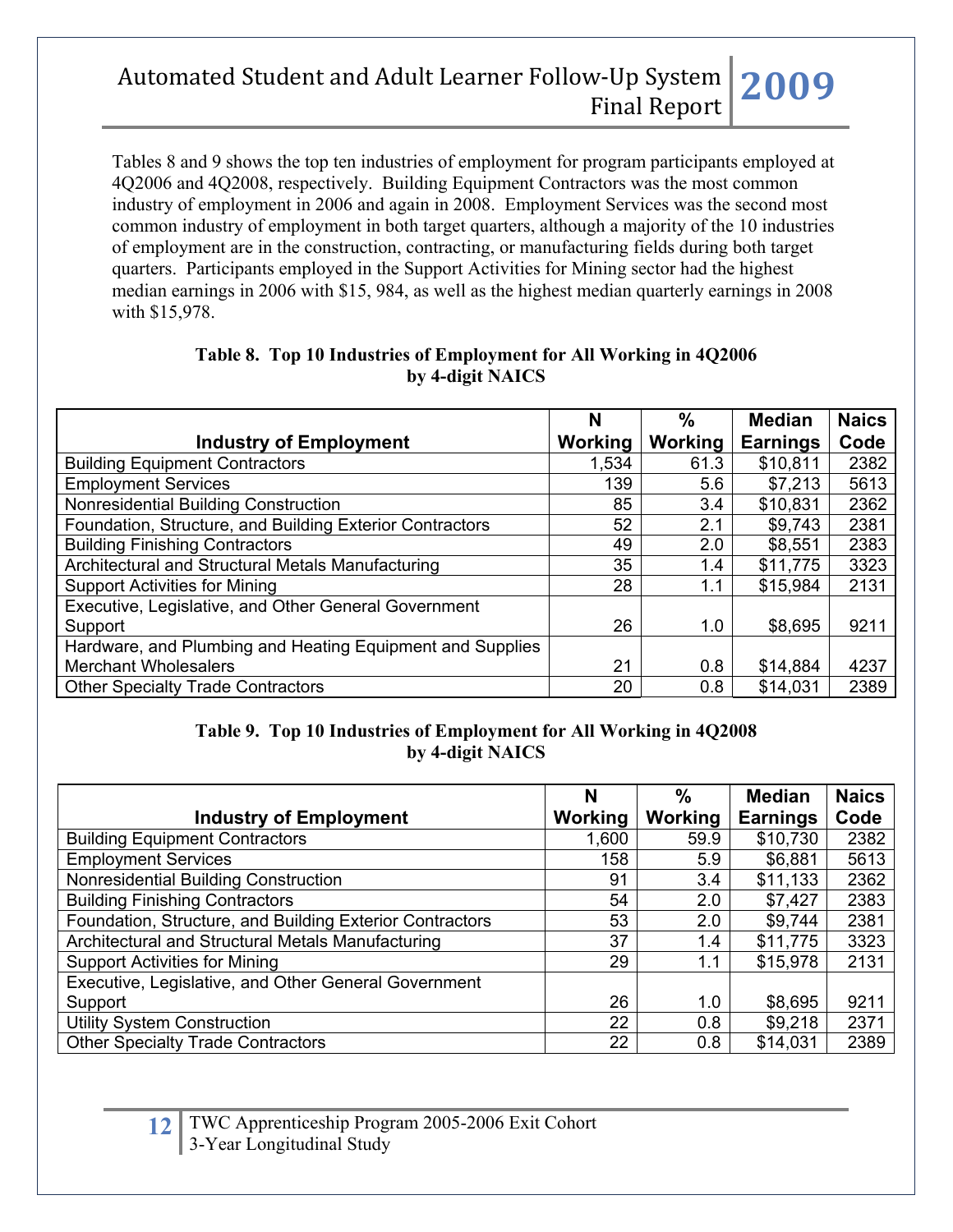## **B. Individuals Found Working in Both Study Periods**

The first part of this study looked at a snapshot of labor market outcomes for Apprenticeship program participants who exited in PY 2006. This part of the study is designed to more closely examine the outcomes associated with continued employment. Participants who were found working in both 4Q2006 and 4Q2008 were analyzed in this section of the report.

Table 8 shows employment retention and earnings gains by occupation for those found working in 4Q2006 and 4Q2008. Electricians had employment retention of 90.9 percent, meaning 9 out of 10 of those employed in 4Q2006 were also employed in 4Q2008. Plumbers had employment retention of 87.0 percent. Overall, 88.6 percent of those working in 4Q2006 were also found working in 4Q2008.

Overall the members of the cohort found employed during both study quarters posted earnings gains over the period. Median earnings for 2008 were \$2,965 higher than they were in 2006. There were seven occupations posting a net earnings loss during the study, and while some of the earnings losses look substantial on the surface, a closer examination reveals that the occupations posting the largest losses had fewer than 10 and in some cases fewer than 5 apprentices employed in 2006. For those groups, even one participant not found employed in 2008 will cause a substantial net earnings loss. In other words, these losses are not indicative of broader losses within the apprenticeship community. Electricians showed earnings gains over the study period of \$2,961. Plumber apprentices earned \$3,452 more in 2008 than they did in 2006.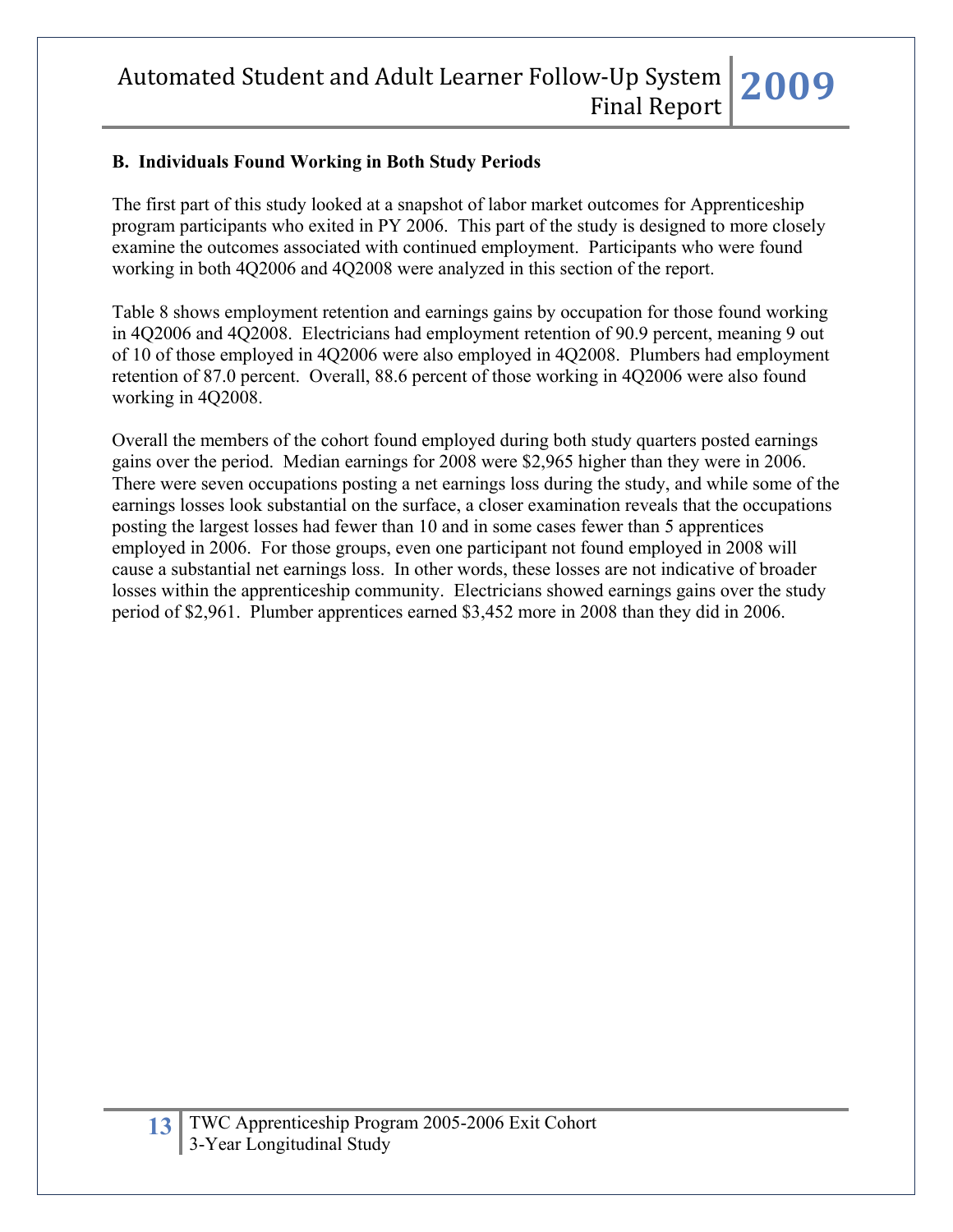|                                                                                                                    |                | Working in 2006  |                 |                                  | Working in 2006 and 2008 |              |                                  |                                       |
|--------------------------------------------------------------------------------------------------------------------|----------------|------------------|-----------------|----------------------------------|--------------------------|--------------|----------------------------------|---------------------------------------|
| <b>Occupation</b>                                                                                                  | N              | N<br>Working     | $\%$<br>Working | <b>Median</b><br><b>Earnings</b> | N<br>Working             | %<br>Working | <b>Median</b><br><b>Earnings</b> | <b>Earnings</b><br>Gains/<br>(Losses) |
| Aircraft Manufacturer                                                                                              | n/a            | n/a              | 100.0           | \$8,358                          | n/a                      | 100.0        | \$10,563                         | \$2,205                               |
| <b>Bricklayer</b>                                                                                                  | 27             | 22               | 81.5            | \$7,350                          | 18                       | 81.8         | \$6,947                          | (\$403)                               |
| Carpenters                                                                                                         | 148            | 113              | 76.4            | \$6,582                          | 100                      | 88.5         | \$8,618                          | \$2,036                               |
| <b>Cement Mason</b>                                                                                                | 12             | 8                | 66.7            | \$5,670                          | 6                        | 75.0         | \$4,453                          | (\$1,217)                             |
| Commercial & Industrial Insulation                                                                                 | 17             | 13               | 76.5            | \$5,238                          | 12                       | 92.3         | \$9,882                          | \$4,644                               |
| Diesel Mechanic                                                                                                    | 8              | 4                | 50.0            | \$9,980                          | n/a                      | 100.0        | \$10,337                         | \$357                                 |
| Drywall App                                                                                                        | 18             | 15               | 83.3            | \$5,318                          | 10                       | 66.7         | \$5,868                          | \$550                                 |
| Electrician                                                                                                        | 2,047          | 1,738            | 84.9            | \$7,435                          | 1,580                    | 90.9         | \$10,396                         | \$2,961                               |
| Electronic Systems Tech                                                                                            | 12             | 10               | 83.3            | \$2,608                          | 9                        | 90.0         | \$7,023                          | \$4,415                               |
| Floor Layers                                                                                                       | $\overline{7}$ | $\overline{c}$   | 28.6            | \$7,704                          | n/a                      | 50.0         | \$12,749                         | \$5,045                               |
| Form Builder                                                                                                       | n/a            | n/a              | 33.3            | \$8,976                          | n/a                      | 100.0        | \$14,022                         | \$5,046                               |
| Glazier-AGC                                                                                                        | 6              | 5                | 83.3            | \$4,553                          | n/a                      | 60.0         | \$10,357                         | \$5,804                               |
| Heavy Equip Operator                                                                                               | 9              | 8                | 88.9            | \$4,876                          | 5                        | 62.5         | \$11,700                         | \$6,824                               |
| <b>HVAC</b>                                                                                                        | 11             | 8                | 72.7            | \$5,043                          | $\overline{7}$           | 87.5         | \$6,237                          | \$1,194                               |
| <b>Industrial Maintenance</b>                                                                                      | 10             | 9                | 90.0            | \$12,408                         | $\overline{7}$           | 77.8         | \$11,487                         | (\$921)                               |
| Iron Worker                                                                                                        | 129            | 89               | 69.0            | \$7,241                          | 68                       | 76.4         | \$9,271                          | \$2,030                               |
| Machinist                                                                                                          | n/a            | n/a              | 100.0           | \$10,164                         | n/a                      | 100.0        | \$8,625                          | (\$1,539)                             |
| Millwrights                                                                                                        | 27             | 22               | 81.5            | \$5,980                          | 19                       | 86.4         | \$10,500                         | \$4,520                               |
| Mold Maker                                                                                                         | 8              | 8                | 100.0           | \$8,214                          | 5                        | 62.5         | \$8,248                          | \$34                                  |
| Motor Grader Operator                                                                                              | n/a            | n/a              | 100.0           | \$14,442                         | n/a                      | 100.0        | \$17,150                         | \$2,708                               |
| <b>Operating Engineers</b>                                                                                         | 46             | 35               | 76.1            | \$11,063                         | 28                       | 80.0         | \$14,558                         | \$3,495                               |
| Painter                                                                                                            | 40             | 28               | 70.0            | \$5,588                          | 26                       | 92.9         | \$7,046                          | \$1,458                               |
| Pipefitters                                                                                                        | 57             | 45               | 79.0            | \$7,177                          | 37                       | 82.2         | \$11,405                         | \$4,228                               |
| Plaster                                                                                                            | 7              | 6                | 85.7            | \$4,692                          | 5                        | 83.3         | \$4,670                          | (\$22)                                |
| Plumber                                                                                                            | 477            | 408              | 85.5            | \$7,816                          | 355                      | 87.0         | \$11,268                         | \$3,452                               |
| Plumbing                                                                                                           | 33             | 26               | 78.8            | \$7,078                          | 22                       | 84.6         | \$8,705                          | \$1,627                               |
| Plumbing/Heating/Cooling                                                                                           | 25             | 22               | 88.0            | \$6,814                          | 17                       | 77.3         | \$8,528                          | \$1,714                               |
| <b>Powerplant Mechanic</b>                                                                                         | 8              | $\overline{7}$   | 87.5            | \$6,344                          | $\,6\,$                  | 85.7         | \$10,223                         | \$3,879                               |
| <b>Residential Electric</b>                                                                                        | n/a            | n/a              | 66.7            | \$6,137                          | n/a                      | 50.0         | \$330                            | (\$5,807)                             |
| Sheet Metal                                                                                                        | 169            | 140              | 82.8            | \$6,940                          | 122                      | 87.1         | \$10,031                         | \$3,091                               |
| Taper                                                                                                              | 9              | $\boldsymbol{9}$ | 100.0           | \$4,935                          | $\overline{7}$           | 77.8         | \$5,631                          | \$696                                 |
| Telecommunications                                                                                                 | 15             | 12               | 80.0            | \$6,715                          | 12                       | 100.0        | \$9,990                          | \$3,275                               |
| Tool & Die                                                                                                         | 5              | 5                | 100.0           | \$13,248                         | n/a                      | 80.0         | \$11,178                         | (\$2,070)                             |
| <b>Total</b>                                                                                                       | 3,397          | 2,824            | 83.1            | \$7,361                          | 2,501                    | 88.6         | \$10,326                         | \$2,965                               |
| Note: Cells with fewer than 5 observations are assigned a value of "n/a" to protect the privacy of cohort members. |                |                  |                 |                                  |                          |              |                                  |                                       |

## **Table 10. Employment Retention and Earnings Gains by Occupation for All Employed**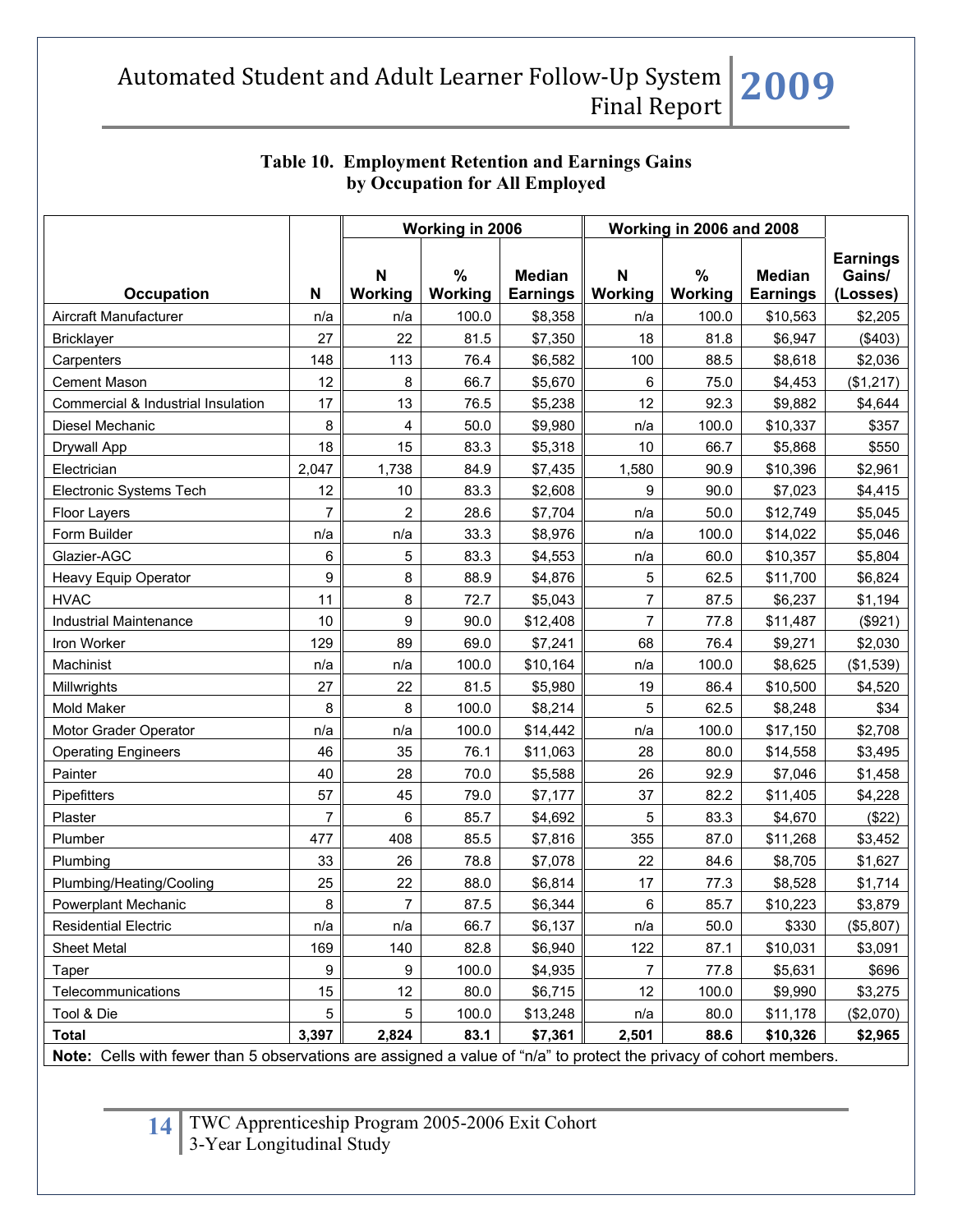Table 11 shows employment retention and earnings gains for the ten training providers serving the largest number of apprentices. Beaumont ISD had the largest earnings gains over the period, \$6,150. Northside ISD, the training provider serving the most apprentices, had the secondlargest earnings gains with \$3,707, as well as the highest employment retention for any training provider, with 92.3 percent of those employed in 4Q2006 also employed in 4Q2008.

|                                    |       | Working in 2006     |                 |                                  | Working in 2006 and 2008 |                        |                                  | <b>Earnings</b>    |
|------------------------------------|-------|---------------------|-----------------|----------------------------------|--------------------------|------------------------|----------------------------------|--------------------|
| <b>Training</b><br><b>Provider</b> | N     | N<br><b>Working</b> | $\%$<br>Working | <b>Median</b><br><b>Earnings</b> | N<br>Working             | $\%$<br><b>Working</b> | <b>Median</b><br><b>Earnings</b> | Gains/<br>(Losses) |
| Northside ISD                      | 574   | 478                 | 83.3            | \$7,215                          | 441                      | 92.3                   | \$10,922                         | \$3,707            |
| El Paso<br>Community               |       |                     |                 |                                  |                          |                        |                                  |                    |
| College                            | 411   | 294                 | 71.5            | \$5,489                          | 249                      | 84.7                   | \$7,607                          | \$2,118            |
| Ft. Worth ISD                      | 404   | 352                 | 87.1            | \$8,234                          | 318                      | 90.3                   | \$11,117                         | \$2,883            |
| Dallas ISD                         | 335   | 279                 | 83.3            | \$7,983                          | 242                      | 86.7                   | \$10,393                         | \$2,410            |
| Manor ISD                          | 243   | 229                 | 94.2            | \$9,364                          | 196                      | 85.6                   | \$12,192                         | \$2,828            |
| <b>Beaumont ISD</b>                | 240   | 198                 | 82.5            | \$7,473                          | 174                      | 87.9                   | \$13,623                         | \$6,150            |
| Leander ISD                        | 198   | 157                 | 79.3            | \$7,270                          | 136                      | 86.6                   | \$8,953                          | \$1,683            |
| South San<br>Antonio ISD           | 174   | 147                 | 84.5            | \$7,197                          | 134                      | 91.2                   | \$9,267                          | \$2,070            |
| TSTC-                              |       |                     |                 |                                  |                          |                        |                                  |                    |
| Harlingen                          | 165   | 130                 | 78.8            | \$5,132                          | 109                      | 83.8                   | \$7,356                          | \$2,224            |
| Amarillo                           |       |                     |                 |                                  |                          |                        |                                  |                    |
| College                            | 154   | 142                 | 92.2            | \$7,343                          | 125                      | 88.0                   | \$10,647                         | \$3,304            |
| <b>Total</b>                       | 3,397 | 2,824               | 83.1            | \$7,361                          | 2,501                    | 88.6                   | \$10,326                         | \$2,965            |

#### **Table 11. Employment Retention and Earnings Gains for Top 10 Training Providers**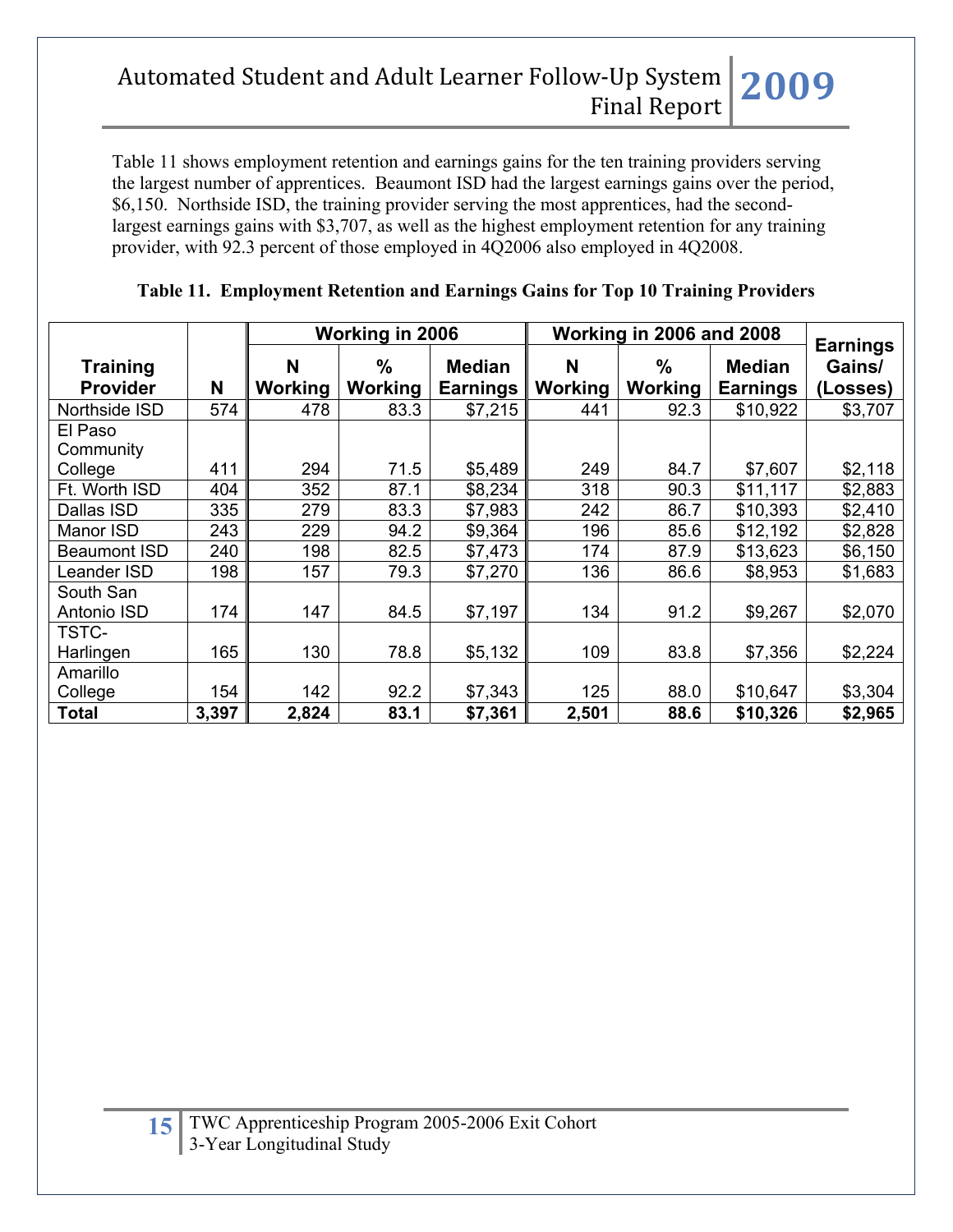## **Appendix A**

## **Table A1. Employment and Earnings by Training Provider in 4Q2006**

| <b>Training Provider</b>                                                                                              | N     | N<br>Working   | $\frac{0}{0}$<br>Working | <b>Median</b><br><b>Earnings</b> |
|-----------------------------------------------------------------------------------------------------------------------|-------|----------------|--------------------------|----------------------------------|
| <b>Hallsville ISD</b>                                                                                                 | 3     | $\overline{2}$ | 66.7                     | \$8,608                          |
| Vernon College                                                                                                        | 14    | 13             | 92.9                     | \$6,751                          |
| <b>ACCD-St. Phillips</b>                                                                                              | 16    | 10             | 62.5                     | \$6,385                          |
| Tyler ISD                                                                                                             | 19    | 16             | 84.2                     | \$8,418                          |
| El Paso ISD                                                                                                           | 24    | 17             | 70.8                     | \$5,480                          |
| <b>Hooks ISD</b>                                                                                                      | 24    | 16             | 66.7                     | \$5,886                          |
| South Plains College                                                                                                  | 29    | 28             | 96.6                     | \$5,440                          |
| <b>Grayson County College</b>                                                                                         | 30    | 19             | 63.3                     | \$7,223                          |
| Seguin ISD                                                                                                            | 32    | 29             | 90.6                     | \$12,144                         |
| <b>College Station ISD</b>                                                                                            | 46    | 40             | 87.0                     | \$7,199                          |
| Waco ISD                                                                                                              | 60    | 50             | 83.3                     | \$7,787                          |
| Region 9 ESC                                                                                                          | 64    | 54             | 84.4                     | \$6,453                          |
| North East ISD                                                                                                        | 138   | 124            | 89.9                     | \$7,197                          |
| Amarillo College                                                                                                      | 154   | 142            | 92.2                     | \$7,343                          |
| TSTC-Harlingen                                                                                                        | 165   | 130            | 78.8                     | \$5,132                          |
| South San Antonio ISD                                                                                                 | 174   | 147            | 84.5                     | \$7,197                          |
| Leander ISD                                                                                                           | 198   | 157            | 79.3                     | \$7,270                          |
| <b>Beaumont ISD</b>                                                                                                   | 240   | 198            | 82.5                     | \$7,473                          |
| Manor ISD                                                                                                             | 243   | 229            | 94.2                     | \$9,364                          |
| Dallas ISD                                                                                                            | 335   | 279            | 83.3                     | \$7,983                          |
| Ft. Worth ISD                                                                                                         | 404   | 352            | 87.1                     | \$8,234                          |
| El Paso Community College                                                                                             | 411   | 294            | 71.5                     | \$5,489                          |
| Northside ISD                                                                                                         | 574   | 478            | 83.3                     | \$7,215                          |
| <b>Total</b>                                                                                                          | 3,397 | 2,824          | 83.1                     | \$7,361                          |
| Note: Cells with fewer than 5 observations are assigned a value of "n/a" to protect the privacy of cohort<br>members. |       |                |                          |                                  |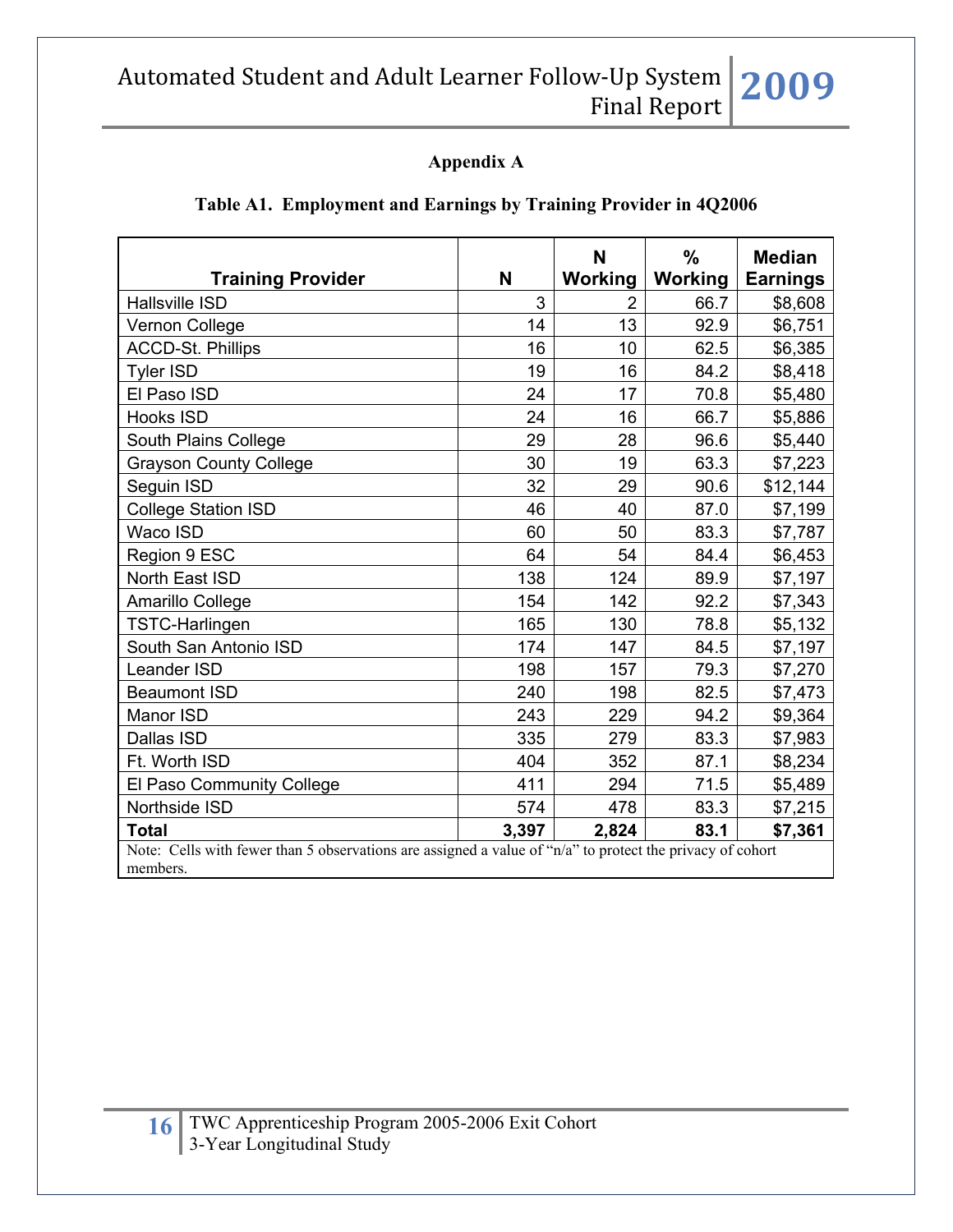|                                                                                                                       |       | N             | $\%$           | <b>Median</b>   |
|-----------------------------------------------------------------------------------------------------------------------|-------|---------------|----------------|-----------------|
| <b>Training Provider</b>                                                                                              | N     | Working       | <b>Working</b> | <b>Earnings</b> |
| <b>Hallsville ISD</b>                                                                                                 | 3     | $\mathcal{P}$ | 66.7           | \$11,837        |
| Vernon College                                                                                                        | 14    | 10            | 71.4           | \$8,972         |
| <b>ACCD-St. Phillips</b>                                                                                              | 16    | 11            | 68.8           | \$9,334         |
| <b>Tyler ISD</b>                                                                                                      | 19    | 19            | 100.0          | \$10,121        |
| El Paso ISD                                                                                                           | 24    | 18            | 75.0           | \$7,087         |
| <b>Hooks ISD</b>                                                                                                      | 24    | 13            | 54.2           | \$9,224         |
| South Plains College                                                                                                  | 29    | 23            | 79.3           | \$8,487         |
| <b>Grayson County College</b>                                                                                         | 30    | 21            | 70.0           | \$9,251         |
| Seguin ISD                                                                                                            | 32    | 24            | 75.0           | \$12,574        |
| <b>College Station ISD</b>                                                                                            | 46    | 39            | 84.8           | \$11,082        |
| Waco ISD                                                                                                              | 60    | 47            | 78.3           | \$11,354        |
| Region 9 ESC                                                                                                          | 64    | 54            | 84.4           | \$10,727        |
| North East ISD                                                                                                        | 138   | 124           | 89.9           | \$9,169         |
| Amarillo College                                                                                                      | 154   | 135           | 87.7           | \$10,647        |
| TSTC-Harlingen                                                                                                        | 165   | 118           | 71.5           | \$7,009         |
| South San Antonio ISD                                                                                                 | 174   | 144           | 82.8           | \$8,987         |
| Leander ISD                                                                                                           | 198   | 144           | 72.7           | \$8,918         |
| <b>Beaumont ISD</b>                                                                                                   | 240   | 189           | 78.8           | \$13,446        |
| Manor ISD                                                                                                             | 243   | 199           | 81.9           | \$12,166        |
| Dallas ISD                                                                                                            | 335   | 260           | 77.6           | \$10,142        |
| Ft. Worth ISD                                                                                                         | 404   | 333           | 82.4           | \$11,075        |
| El Paso Community College                                                                                             | 411   | 278           | 67.6           | \$7,422         |
| Northside ISD                                                                                                         | 574   | 467           | 81.4           | \$10,828        |
| <b>Total</b>                                                                                                          | 3,397 | 2,672         | 78.7           | \$10,177        |
| Note: Cells with fewer than 5 observations are assigned a value of "n/a" to protect the privacy of cohort<br>members. |       |               |                |                 |

#### **Table A2. Employment and Earnings by Training Provider in 4Q2008**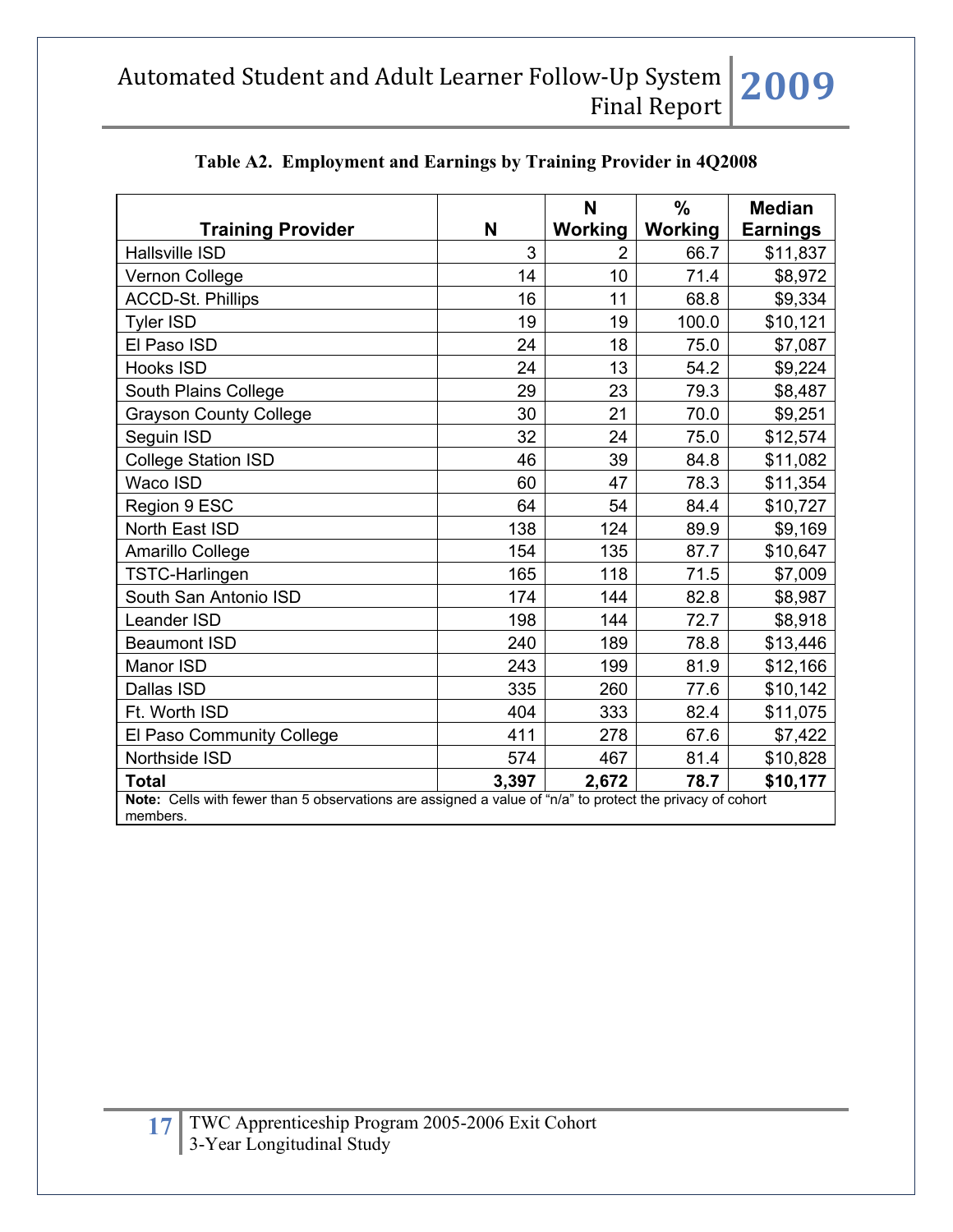| Table A3. Employment and Earnings by Training Provider for Participants Found |  |  |  |  |  |
|-------------------------------------------------------------------------------|--|--|--|--|--|
| Working in 4Q2006 and 4Q2008                                                  |  |  |  |  |  |
|                                                                               |  |  |  |  |  |

|                                                                                                                       |       | N              | $\frac{0}{0}$ | <b>Median</b>   |  |  |  |
|-----------------------------------------------------------------------------------------------------------------------|-------|----------------|---------------|-----------------|--|--|--|
| <b>Training Provider</b>                                                                                              | N     | Working        | Working       | <b>Earnings</b> |  |  |  |
| <b>ACCD-St. Phillips</b>                                                                                              | 16    | 8              | 80.0          | \$10,838        |  |  |  |
| Amarillo College                                                                                                      | 154   | 125            | 88.0          | \$10,647        |  |  |  |
| <b>Beaumont ISD</b>                                                                                                   | 240   | 174            | 87.9          | \$13,623        |  |  |  |
| <b>College Station ISD</b>                                                                                            | 46    | 37             | 92.5          | \$11,082        |  |  |  |
| Dallas ISD                                                                                                            | 335   | 242            | 86.7          | \$10,393        |  |  |  |
| El Paso Community College                                                                                             | 411   | 249            | 84.7          | \$7,607         |  |  |  |
| El Paso ISD                                                                                                           | 24    | 15             | 88.2          | \$7,087         |  |  |  |
| Ft. Worth ISD                                                                                                         | 404   | 318            | 90.3          | \$11,117        |  |  |  |
| <b>Grayson County College</b>                                                                                         | 30    | 18             | 94.7          | \$9,026         |  |  |  |
| <b>Hallsville ISD</b>                                                                                                 | 3     | $\overline{2}$ | 100.0         | \$11,837        |  |  |  |
| Hooks ISD                                                                                                             | 24    | 10             | 62.5          | \$8,970         |  |  |  |
| Leander ISD                                                                                                           | 198   | 136            | 86.6          | \$8,953         |  |  |  |
| Manor ISD                                                                                                             | 243   | 196            | 85.6          | \$12,192        |  |  |  |
| North East ISD                                                                                                        | 138   | 118            | 95.2          | \$9,305         |  |  |  |
| Northside ISD                                                                                                         | 574   | 441            | 92.3          | \$10,922        |  |  |  |
| Region 9 ESC                                                                                                          | 64    | 51             | 94.4          | \$10,812        |  |  |  |
| Seguin ISD                                                                                                            | 32    | 24             | 82.8          | \$12,574        |  |  |  |
| South Plains College                                                                                                  | 29    | 23             | 82.1          | \$8,487         |  |  |  |
| South San Antonio ISD                                                                                                 | 174   | 134            | 91.2          | \$9,267         |  |  |  |
| <b>TSTC-Harlingen</b>                                                                                                 | 165   | 109            | 83.8          | \$7,356         |  |  |  |
| <b>Tyler ISD</b>                                                                                                      | 19    | 16             | 100.0         | \$11,146        |  |  |  |
| Vernon College                                                                                                        | 14    | 10             | 76.9          | \$8,972         |  |  |  |
| Waco ISD                                                                                                              | 60    | 45             | 90.0          | \$11,354        |  |  |  |
| <b>Total</b>                                                                                                          | 3,397 | 2,501          | 88.6          | \$10,326        |  |  |  |
| Note: Cells with fewer than 5 observations are assigned a value of "n/a" to protect the privacy of cohort<br>members. |       |                |               |                 |  |  |  |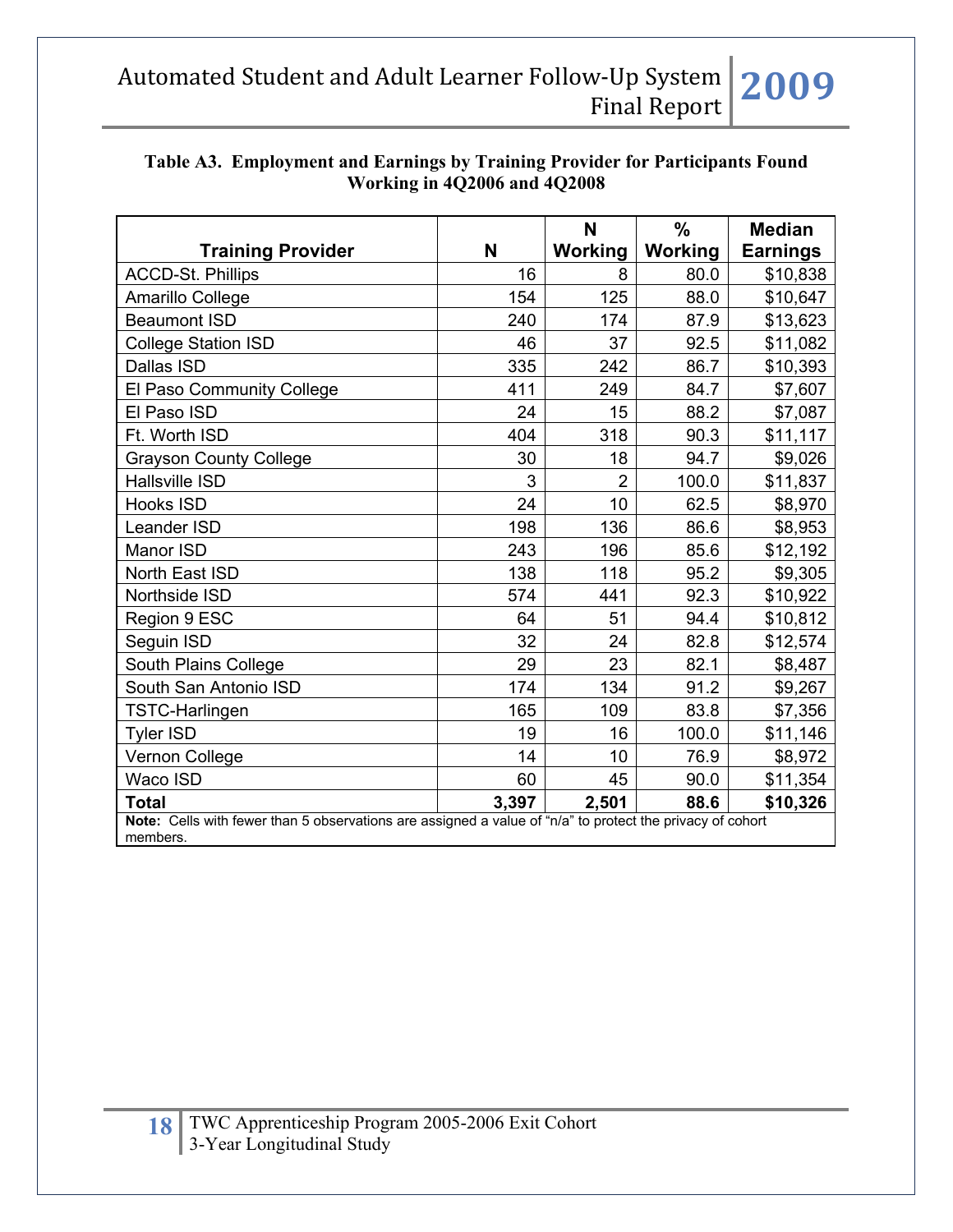| <b>Sponsor</b>                      | N              | N<br>Working   | $\frac{0}{0}$<br>Working | <b>Median</b><br><b>Earnings</b> |
|-------------------------------------|----------------|----------------|--------------------------|----------------------------------|
| Central Texas Training &            | 1              | 1              | 100.0                    | \$10,164                         |
| <b>Engineers Local</b>              | 1              | 1              | 100.0                    | \$11,741                         |
| East Texas JATC                     | 3              | $\overline{2}$ | 66.7                     | \$8,608                          |
| <b>Friedrich Air Conditioning</b>   | $\overline{4}$ | 4              | 100.0                    | \$11,578                         |
| Lockheed Martin-Kelly Aviation      | 4              | 3              | 75.0                     | \$6,344                          |
| <b>TX Iron Workers</b>              | 4              | 4              | 100.0                    | \$13,661                         |
| <b>Mooney Aircraft Mfg</b>          | 5              | 5              | 100.0                    | \$8,358                          |
| Takata                              | 5              | 5              | 100.0                    | \$13,248                         |
| Intertech Flooring                  | $\overline{7}$ | $\overline{2}$ | 28.6                     | \$7,704                          |
| Dallas Joint Plumbers & P           | 11             | $\overline{7}$ | 63.6                     | \$1,487                          |
| <b>Texarkana Electrical JATC</b>    | 13             | 9              | 69.2                     | \$7,096                          |
| <b>IEC Texhoma</b>                  | 14             | 13             | 92.9                     | \$6,751                          |
| R.E.C. Industries, Inc.             | 14             | 12             | 85.7                     | \$7,423                          |
| Lubbock Area Plumbers JAT           | 15             | 14             | 93.3                     | \$7,521                          |
| Asbestos Workers #87                | 17             | 13             | 76.5                     | \$5,238                          |
| <b>Bricklayers JATC</b>             | 17             | 13             | 76.5                     | \$8,274                          |
| IEC of East Texas. Inc              | 19             | 16             | 84.2                     | \$8,418                          |
| JATC of Local 196-Plumber           | 19             | 18             | 94.7                     | \$6,185                          |
| <b>Operating Engineers JATC</b>     | 19             | 14             | 73.7                     | \$11,908                         |
| Wichita Falls Plumbers JA           | 20             | 16             | 80.0                     | \$6,391                          |
| <b>Titus Electrical Contractors</b> | 23             | 20             | 87.0                     | \$12,002                         |
| <b>Associated Heating &amp; Co</b>  | 24             | 17             | 70.8                     | \$5,480                          |
| Carpentry                           | 24             | 14             | 58.3                     | \$6,567                          |
| TX Panhandle Chapter APHC           | 25             | 22             | 88.0                     | \$6,814                          |
| Waco JATC                           | 25             | 20             | 80.0                     | \$7,343                          |
| <b>Specialty Contractors In</b>     | 29             | 19             | 65.5                     | \$7,223                          |
| UA Local #823                       | 29             | 21             | 72.4                     | \$4,608                          |
| <b>Britt Rice Electric</b>          | 31             | 28             | 90.3                     | \$6,630                          |
| Iron Workers                        | 35             | 22             | 62.9                     | \$6,596                          |
| Waco Electricians Area JA           | 35             | 30             | 85.7                     | \$8,304                          |
| TX Panhandle Chapter IEC            | 37             | 35             | 94.6                     | \$7,956                          |
| <b>Wichita Falls Electrical</b>     | 38             | 33             | 86.8                     | \$6,333                          |
| <b>RGV IPA</b>                      | 46             | 33             | 71.7                     | \$4,618                          |
| <b>West TX JATC</b>                 | 54             | 49             | 90.7                     | \$7,127                          |
| Pipefitters JATC                    | 57             | 45             | 79.0                     | \$7,177                          |

## **Table A4. Employment and Earnings by Sponsor 4Q2006**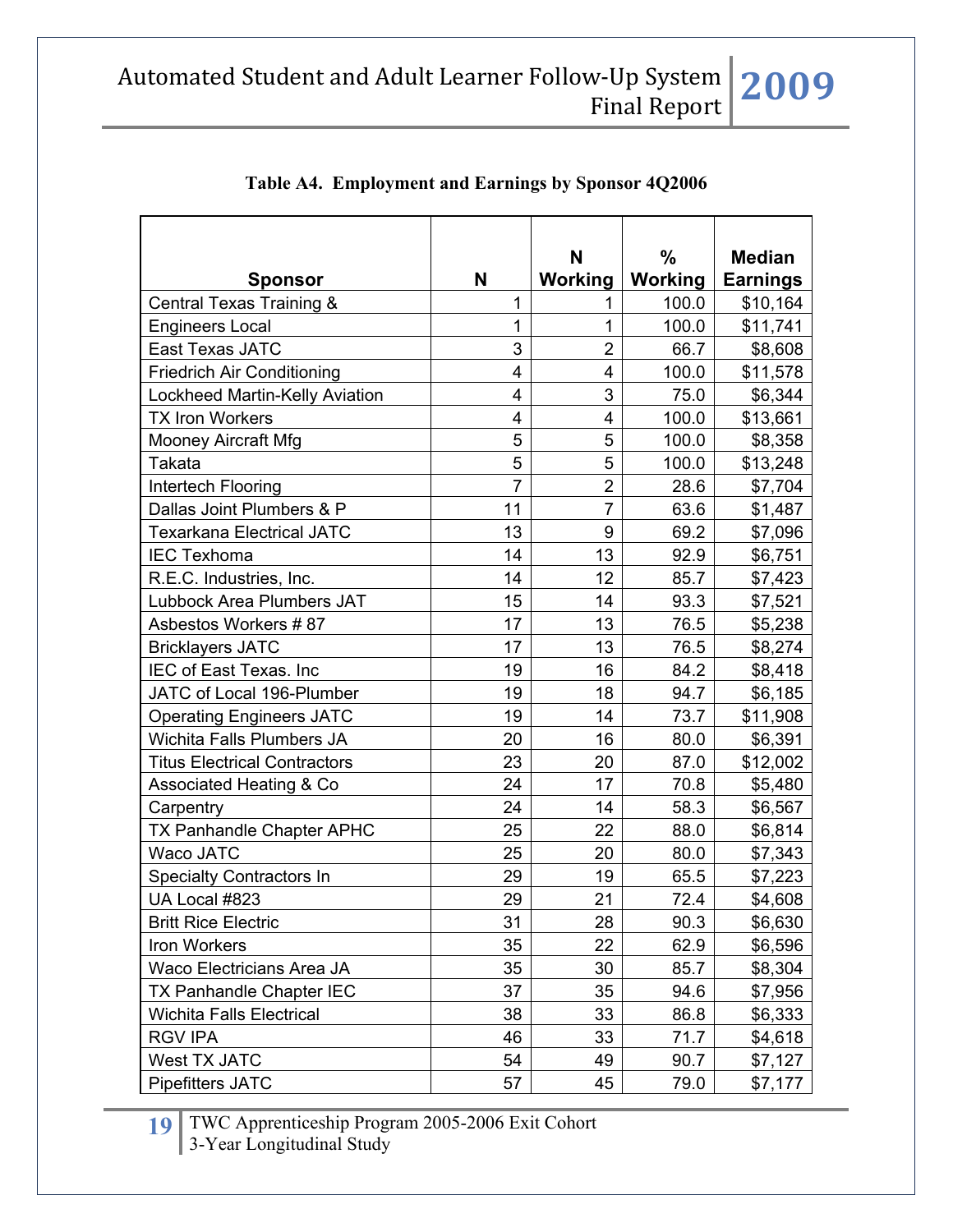| <b>Sheet Metal SA</b>                   | 65    | 58    | 89.2 | \$6,563  |
|-----------------------------------------|-------|-------|------|----------|
| N TX Carpenters & Millwrights           | 75    | 60    | 80.0 | \$6,810  |
| <b>RGV IEC</b>                          | 90    | 76    | 84.4 | \$5,365  |
| <b>Austin Plumber &amp; Pipefitters</b> | 96    | 92    | 95.8 | \$10,462 |
| Plumbing. & Pipefitters                 | 105   | 98    | 93.3 | \$7,959  |
| <b>Electrical JATC</b>                  | 123   | 107   | 87.0 | \$7,464  |
| <b>Austin Electrical JATC</b>           | 147   | 137   | 93.2 | \$8,811  |
| <b>ABC South Texas Chapter</b>          | 152   | 131   | 86.2 | \$7,468  |
| Independent Electrical Co               | 167   | 152   | 91.0 | \$6,842  |
| <b>AIECA</b>                            | 191   | 174   | 91.1 | \$8,005  |
| Centex IEC                              | 197   | 156   | 79.2 | \$7,270  |
| South Texas Electrical JA               | 323   | 269   | 83.3 | \$7,179  |
| Unknown                                 | 942   | 734   | 77.9 | \$7,092  |
| <b>Total</b>                            | 3,397 | 2,824 | 83.1 | \$7,361  |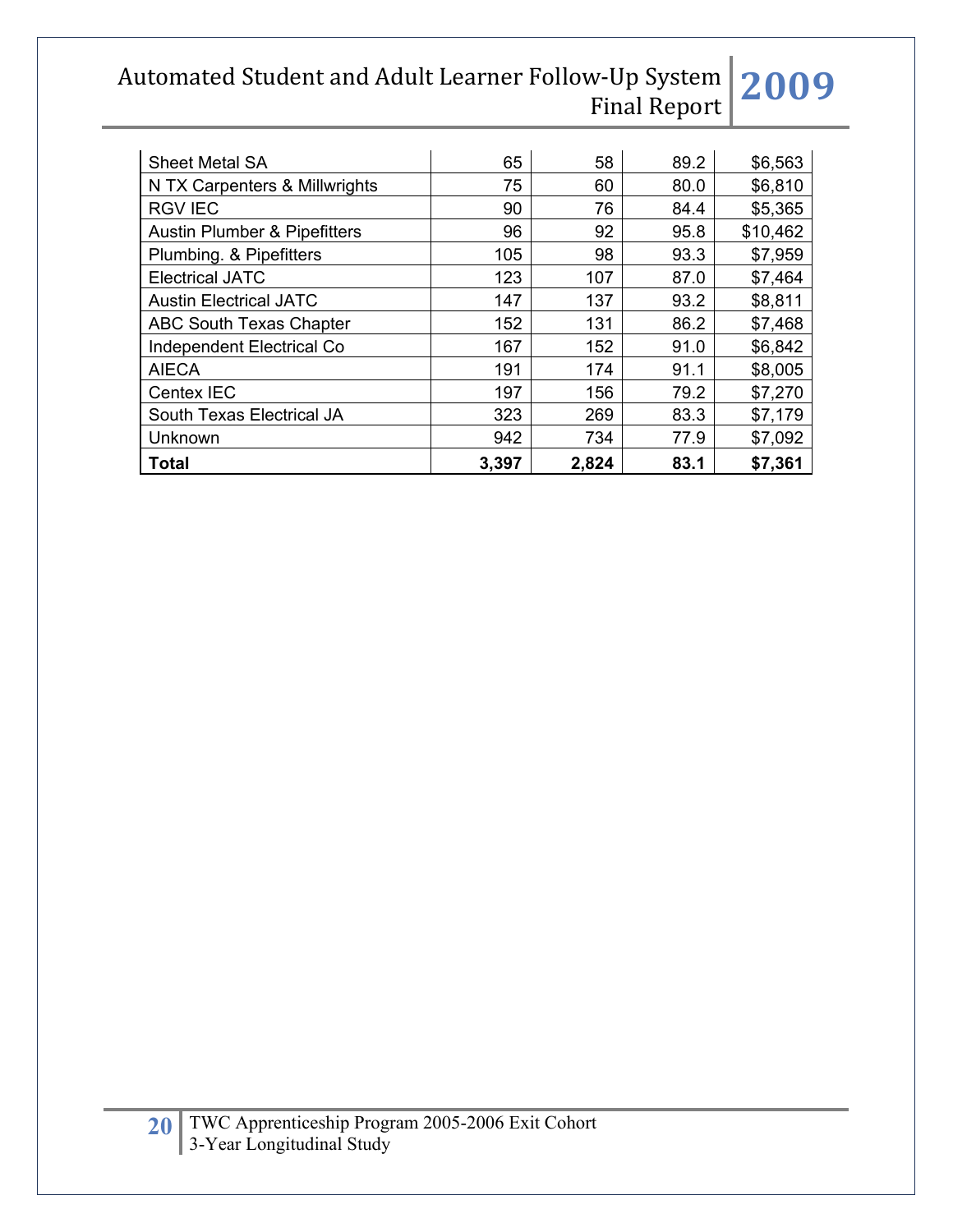|                                     |                | N              | $\%$    | <b>Median</b>   |
|-------------------------------------|----------------|----------------|---------|-----------------|
| <b>Sponsor</b>                      | N              | Working        | Working | <b>Earnings</b> |
| Central Texas Training &            | 1              | 1              | 100.0   | \$8,625         |
| <b>Engineers Local</b>              | 1              | 1              | 100.0   | \$7,916         |
| East Texas JATC                     | 3              | $\overline{2}$ | 66.7    | \$11,837        |
| <b>Friedrich Air Conditioning</b>   | 4              | $\overline{2}$ | 50.0    | \$11,324        |
| Lockheed Martin-Kelly Aviation      | 4              | 4              | 100.0   | \$8,309         |
| <b>TX Iron Workers</b>              | 4              | 4              | 100.0   | \$10,770        |
| <b>Mooney Aircraft Mfg</b>          | 5              | 4              | 80.0    | \$10,838        |
| Takata                              | 5              | 4              | 80.0    | \$11,178        |
| Intertech Flooring                  | $\overline{7}$ | 3              | 42.9    | \$8,598         |
| Dallas Joint Plumbers & P           | 11             | 6              | 54.6    | \$4,215         |
| <b>Texarkana Electrical JATC</b>    | 13             | $\overline{7}$ | 53.9    | \$12,098        |
| <b>IEC Texhoma</b>                  | 14             | 10             | 71.4    | \$8,972         |
| R.E.C. Industries, Inc.             | 14             | 12             | 85.7    | \$11,221        |
| Lubbock Area Plumbers JAT           | 15             | 12             | 80.0    | \$9,719         |
| Asbestos Workers #87                | 17             | 12             | 70.6    | \$9,882         |
| <b>Bricklayers JATC</b>             | 17             | 13             | 76.5    | \$6,532         |
| IEC of East Texas. Inc              | 19             | 19             | 100.0   | \$10,121        |
| JATC of Local 196-Plumber           | 19             | 16             | 84.2    | \$10,919        |
| <b>Operating Engineers JATC</b>     | 19             | 11             | 57.9    | \$12,209        |
| Wichita Falls Plumbers JA           | 20             | 14             | 70.0    | \$10,417        |
| <b>Titus Electrical Contractors</b> | 23             | 18             | 78.3    | \$13,642        |
| Associated Heating & Co             | 24             | 18             | 75.0    | \$7,087         |
| Carpentry                           | 24             | 17             | 70.8    | \$5,973         |
| <b>TX Panhandle Chapter APHC</b>    | 25             | 20             | 80.0    | \$8,538         |
| Waco JATC                           | 25             | 20             | 80.0    | \$12,338        |
| <b>Specialty Contractors In</b>     | 29             | 20             | 69.0    | \$9,026         |
| UA Local #823                       | 29             | 18             | 62.1    | \$6,621         |
| <b>Britt Rice Electric</b>          | 31             | 26             | 83.9    | \$11,108        |
| Iron Workers                        | 35             | 17             | 48.6    | \$9,621         |
| Waco Electricians Area JA           | 35             | 27             | 77.1    | \$10,680        |
| TX Panhandle Chapter IEC            | 37             | 34             | 91.9    | \$11,541        |
| <b>Wichita Falls Electrical</b>     | 38             | 35             | 92.1    | \$10,641        |
| <b>RGV IPA</b>                      | 46             | 31             | 67.4    | \$5,855         |
| West TX JATC                        | 54             | 49             | 90.7    | \$11,318        |
| <b>Pipefitters JATC</b>             | 57             | 40             | 70.2    | \$11,314        |
| Sheet Metal SA                      | 65             | 53             | 81.5    | \$9,694         |

## **Table A5. Employment and Earnings by Sponsor 4Q2008**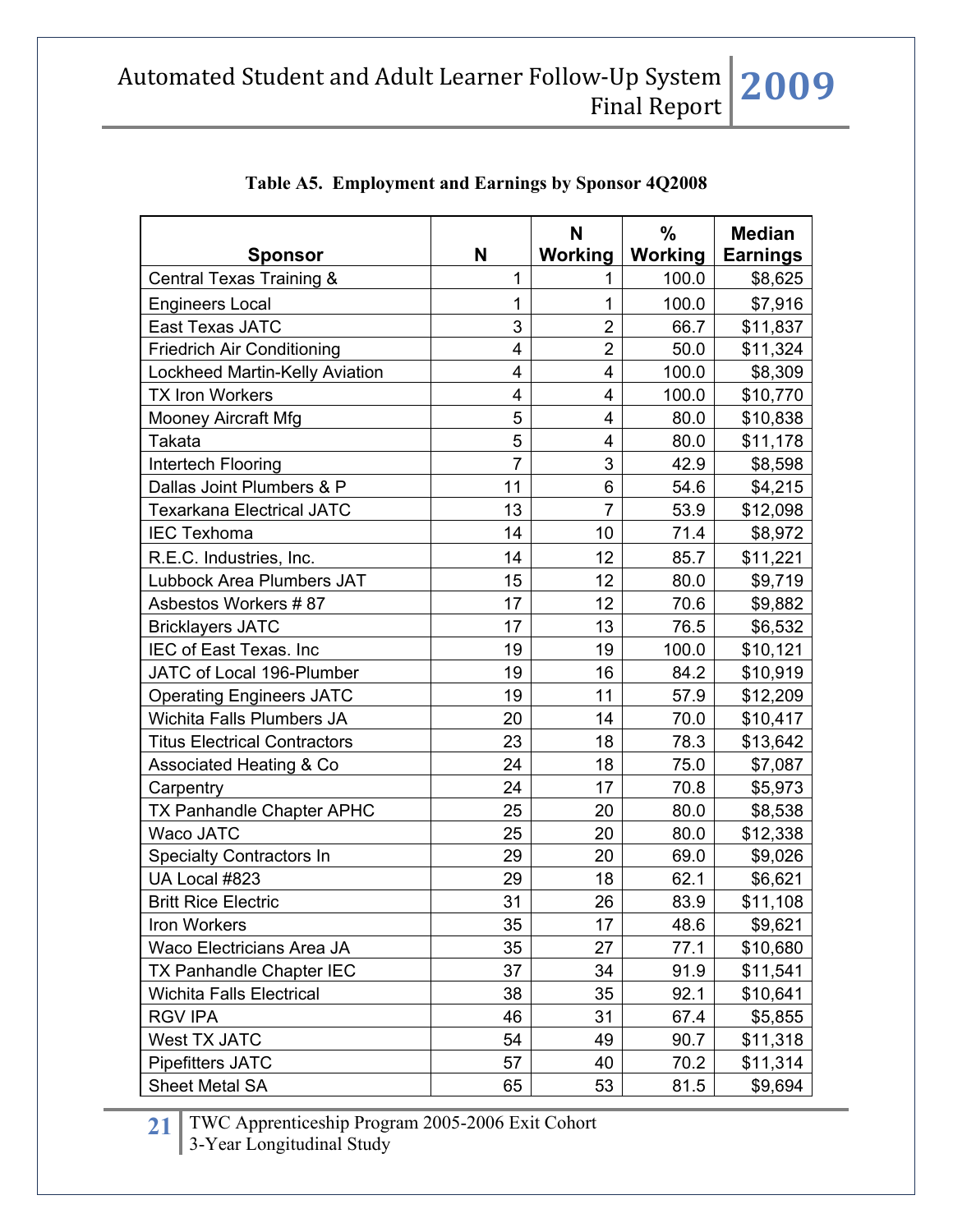| N TX Carpenters & Millwrights           | 75    | 59    | 78.7 | \$9,386  |
|-----------------------------------------|-------|-------|------|----------|
| <b>RGV IEC</b>                          | 90    | 69    | 76.7 | \$7,516  |
| <b>Austin Plumber &amp; Pipefitters</b> | 96    | 78    | 81.3 | \$12,404 |
| Plumbing. & Pipefitters                 | 105   | 96    | 91.4 | \$12,095 |
| <b>Electrical JATC</b>                  | 123   | 105   | 85.4 | \$15,820 |
| <b>Austin Electrical JATC</b>           | 147   | 121   | 82.3 | \$12,130 |
| <b>ABC South Texas Chapter</b>          | 152   | 127   | 83.6 | \$9,253  |
| <b>Independent Electrical Co</b>        | 167   | 147   | 88.0 | \$8,970  |
| <b>AIECA</b>                            | 191   | 168   | 88.0 | \$10,892 |
| Centex IEC                              | 197   | 143   | 72.6 | \$8,923  |
| South Texas Electrical JA               | 323   | 268   | 83.0 | \$10,368 |
| Unknown                                 | 942   | 691   | 73.4 | \$9,589  |
| <b>Total</b>                            | 3,397 | 2,672 | 78.7 | \$10,177 |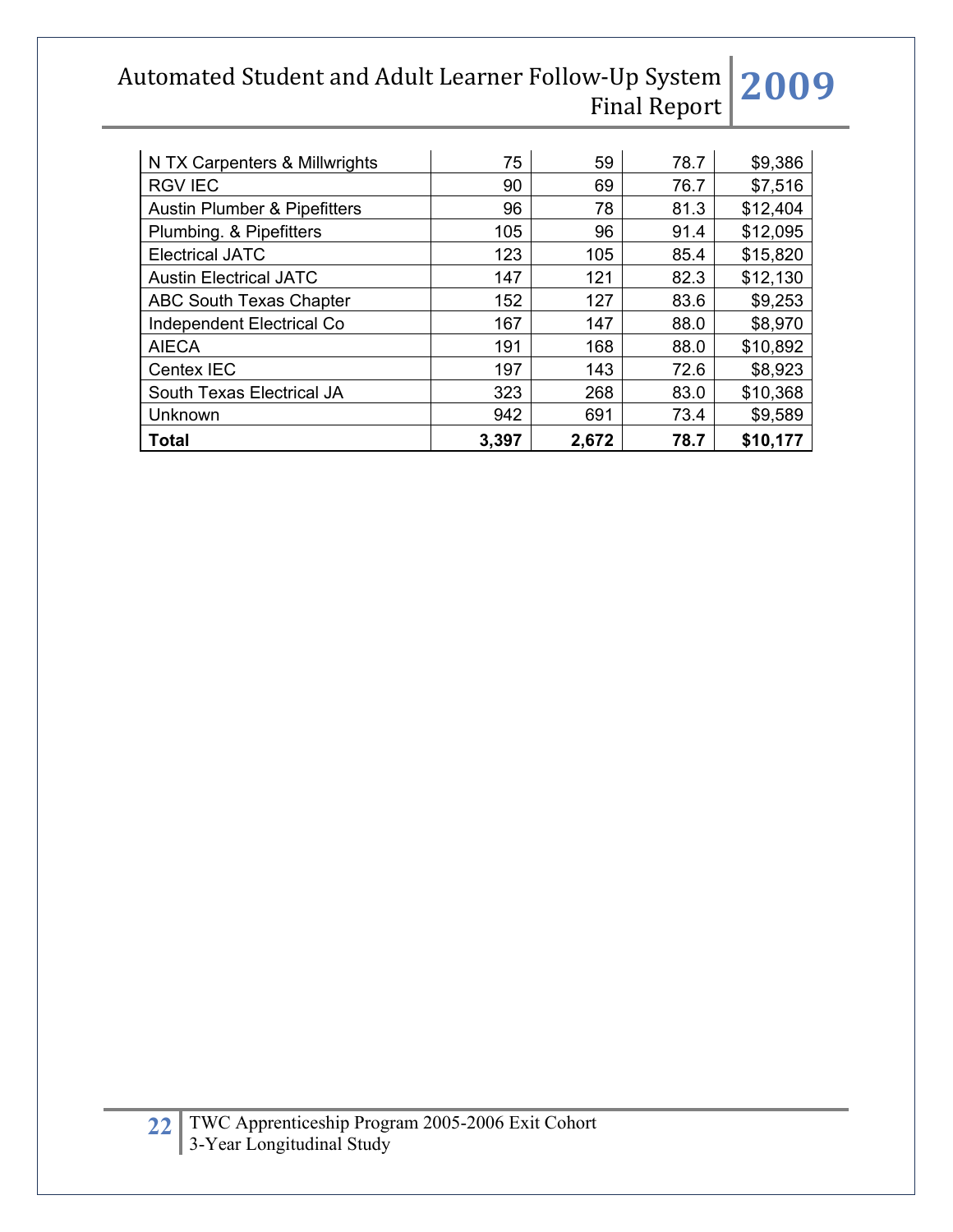|                                         |                | N              | $\frac{0}{0}$ | <b>Median</b>   |
|-----------------------------------------|----------------|----------------|---------------|-----------------|
| <b>Sponsor</b>                          | N              | Working        | Working       | <b>Earnings</b> |
| <b>ABC South Texas Chapter</b>          | 152            | 119            | 90.8          | \$9,436         |
| Asbestos Workers #87                    | 17             | 12             | 92.3          | \$9,882         |
| <b>AIECA</b>                            | 191            | 164            | 94.3          | \$10,892        |
| <b>Associated Heating &amp; Co</b>      | 24             | 15             | 88.2          | \$7,087         |
| <b>Austin Electrical JATC</b>           | 147            | 120            | 87.6          | \$12,159        |
| <b>Austin Plumber &amp; Pipefitters</b> | 96             | 76             | 82.6          | \$12,755        |
| <b>Bricklayers JATC</b>                 | 17             | 12             | 92.3          | \$7,320         |
| <b>Britt Rice Electric</b>              | 31             | 26             | 92.9          | \$11,108        |
| Carpentry                               | 24             | 13             | 92.9          | \$8,504         |
| Central Texas Training &                | $\mathbf{1}$   | 1              | 100.0         | \$8,625         |
| Centex IEC                              | 197            | 135            | 86.5          | \$8,957         |
| Dallas Joint Plumbers & P               | 11             | 4              | 57.1          | \$4,215         |
| East Texas JATC                         | 3              | $\overline{2}$ | 100.0         | \$11,837        |
| <b>Electrical JATC</b>                  | 123            | 98             | 91.6          | \$16,021        |
| <b>Engineers Local</b>                  | 1              | 1              | 100.0         | \$7,916         |
| <b>Friedrich Air Conditioning</b>       | 4              | $\overline{2}$ | 50.0          | \$11,324        |
| IEC of East Texas. Inc                  | 19             | 16             | 100.0         | \$11,146        |
| <b>IEC Texhoma</b>                      | 14             | 10             | 76.9          | \$8,972         |
| Independent Electrical Co               | 167            | 141            | 92.8          | \$8,996         |
| Intertech Flooring                      | $\overline{7}$ | $\mathbf{1}$   | 50.0          | \$12,749        |
| Iron Workers                            | 35             | 16             | 72.7          | \$9,122         |
| JATC of Local 196-Plumber               | 19             | 15             | 83.3          | \$10,905        |
| <b>Lockheed Martin-Kelly Aviation</b>   | 4              | 3              | 100.0         | \$9,334         |
| Lubbock Area Plumbers JAT               | 15             | 11             | 78.6          | \$9,918         |
| <b>Mooney Aircraft Mfg</b>              | 5              | $\overline{4}$ | 80.0          | \$10,838        |
| N TX Carpenters & Millwrights           | 75             | 54             | 90.0          | \$10,212        |
| <b>Operating Engineers JATC</b>         | 19             | 11             | 78.6          | \$12,209        |
| <b>Pipefitters JATC</b>                 | 57             | 37             | 82.2          | \$11.405        |
| Plumbing. & Pipefitters                 | 105            | 93             | 94.9          | \$12,259        |
| R.E.C. Industries, Inc.                 | 14             | 11             | 91.7          | \$10,897        |
| <b>RGV IEC</b>                          | 90             | 65             | 85.5          | \$7,528         |
| <b>RGV IPA</b>                          | 46             | 26             | 78.8          | \$6,408         |
| <b>Sheet Metal SA</b>                   | 65             | 53             | 91.4          | \$9,694         |
| South Texas Electrical JA               | 323            | 250            | 92.9          | \$10,471        |
| <b>Specialty Contractors In</b>         | 29             | 18             | 94.7          | \$9,026         |
| Takata                                  | 5              | 4              | 80.0          | \$11,178        |

## **Table A6. Employment and Earnings Both 4Q2006 and 4Q2008**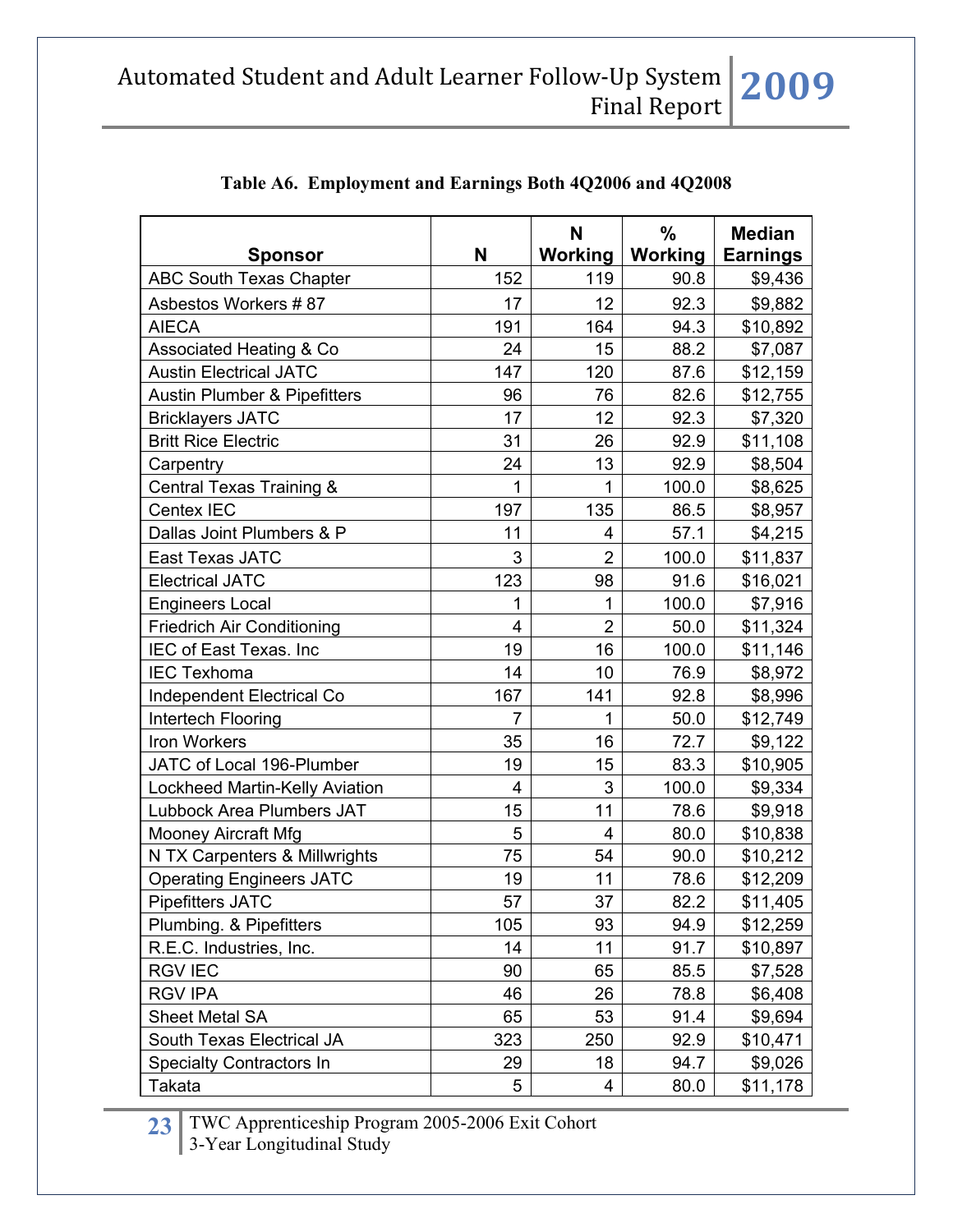| <b>Sponsor</b>                      | N     | N<br>Working | $\%$<br>Working | <b>Median</b><br><b>Earnings</b> |
|-------------------------------------|-------|--------------|-----------------|----------------------------------|
| <b>Texarkana Electrical JATC</b>    | 13    | 6            | 66.7            | \$10,661                         |
| <b>Titus Electrical Contractors</b> | 23    | 18           | 90.0            | \$13,642                         |
| <b>TX Iron Workers</b>              | 4     | 4            | 100.0           | \$10,770                         |
| <b>TX Panhandle Chapter APHC</b>    | 25    | 17           | 77.3            | \$8,528                          |
| <b>TX Panhandle Chapter IEC</b>     | 37    | 32           | 91.4            | \$11,541                         |
| UA Local #823                       | 29    | 18           | 85.7            | \$6,621                          |
| <b>Waco Electricians Area JA</b>    | 35    | 26           | 86.7            | \$10,798                         |
| Waco JATC                           | 25    | 19           | 95.0            | \$12,060                         |
| West TX JATC                        | 54    | 46           | 93.9            | \$11,024                         |
| <b>Wichita Falls Electrical</b>     | 38    | 32           | 97.0            | \$10,585                         |
| Wichita Falls Plumbers JA           | 20    | 14           | 87.5            | \$10,417                         |
| Unknown                             | 942   | 630          | 85.8            | \$9,859                          |
| <b>Total</b>                        | 3,397 | 2,501        | 88.6            | \$10,326                         |